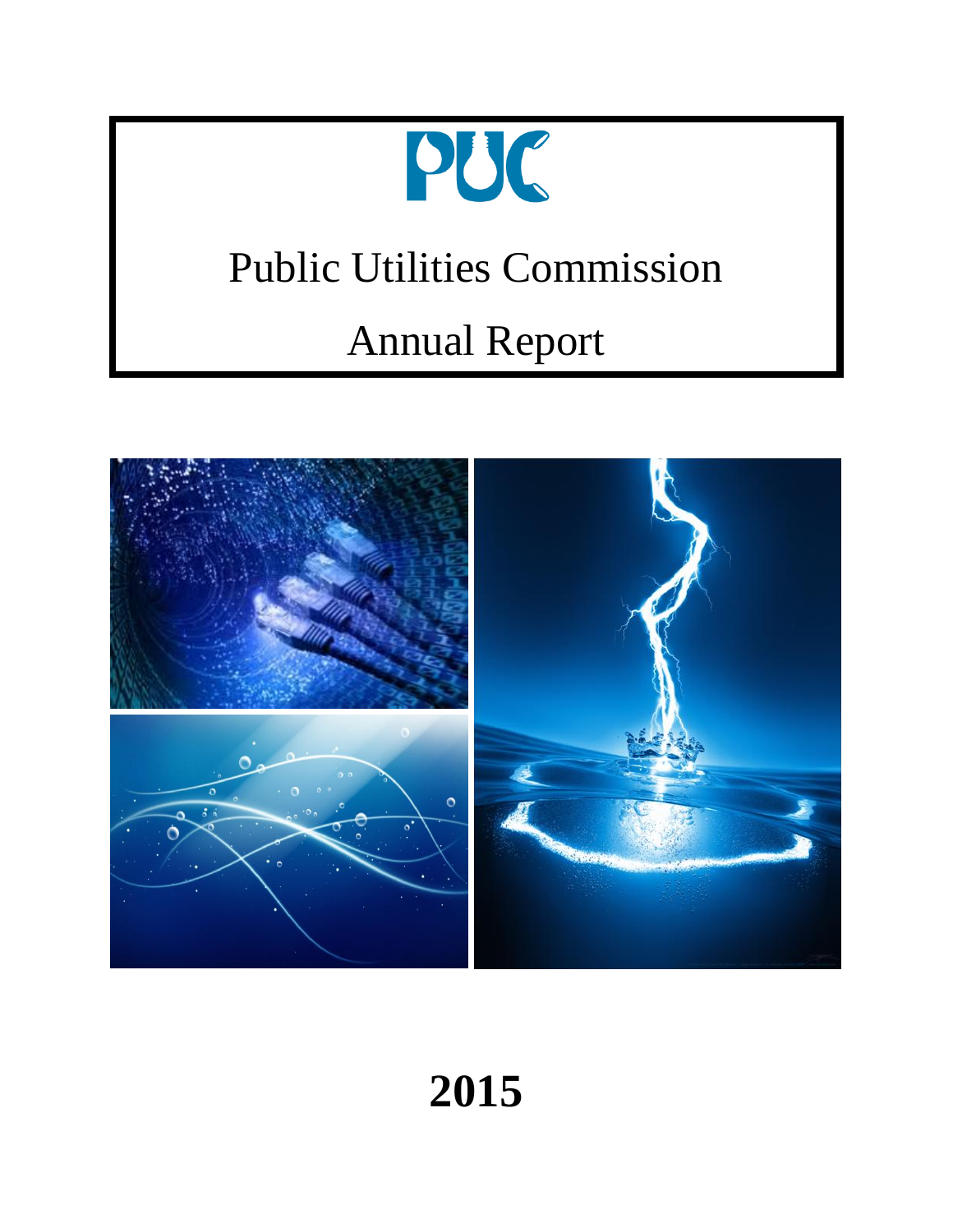# **TABLE OF CONTENTS**

| Chairman's Statement        | 3  |
|-----------------------------|----|
| Introduction                | 5  |
| <b>Organisational Chart</b> | 7  |
| <b>REPORTS</b>              |    |
| <b>Complaints Division</b>  | 11 |
| <b>Engineering Division</b> | 24 |
| <b>Finance Division</b>     | 30 |
| <b>Accountant's Review</b>  | 42 |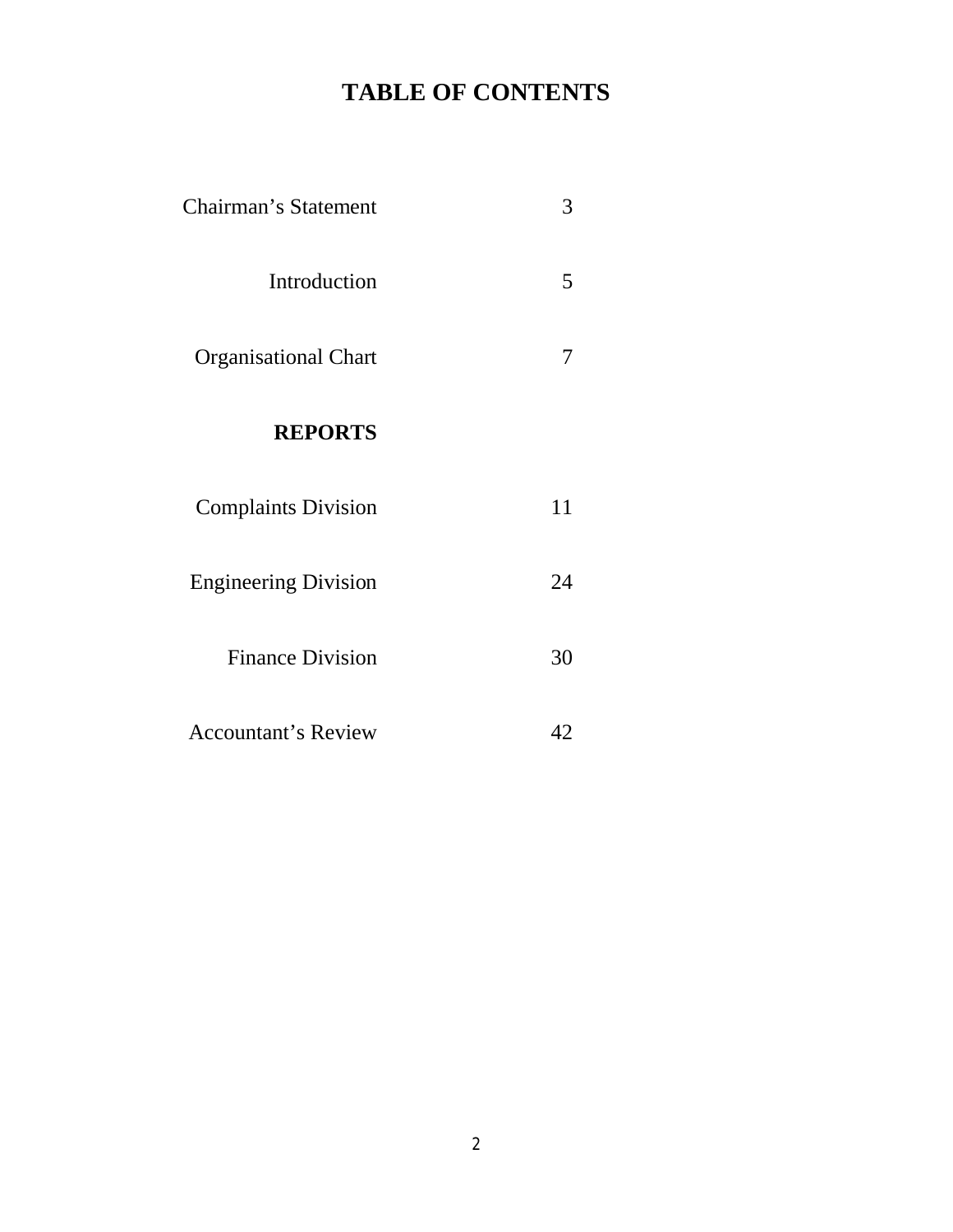#### **FROM THE DESK OF THE CHAIRMAN** Justice Prem Persaud (ret'd*)* CCH



The Commission has discharged its statutory regulatory duties touching on the services provided by the four utility companies under its purview and feels reasonably satisfied with the results achieved to the benefit of consumers.

The several reports set out in the following pages detailing the challenges and efforts by the staff to get the service providers to offer

reasonable and satisfactory services explain the success of our performance and duties for the benefit of both the consumers and the companies involved.

We had been operating with the minimum of Commission members. Our quorum for meetings is three and we operated with that number for the first six months in the year. After the National general elections and with a new Government in place the situation was regularized and other members appointed to the Commission. This brought a full complement of five members (inclusive of the Chairman).

All the members were appointed within the provisions of Section 6 of the PUC Act of 1999, and are duly qualified for the positions entrusted to them. The Commission is a body corporate and subject to the provisions of the Act, in the exercise and discharge of its functions it shall not be subject to the direction or control of any person or authority.

At first blush it appears that the Commission is independent but members have been advised that no independence is absolute. They are governed by laws, political realities, public sentiments and budget and licence provisions. Trade-offs exist between certain features of regulation such as that between independence and accountability, between certainty and flexibility and between long term goals and short term viability.

The lack of absolute independence is considered desirable because it ensures that the regulator is not simply following a personal agenda.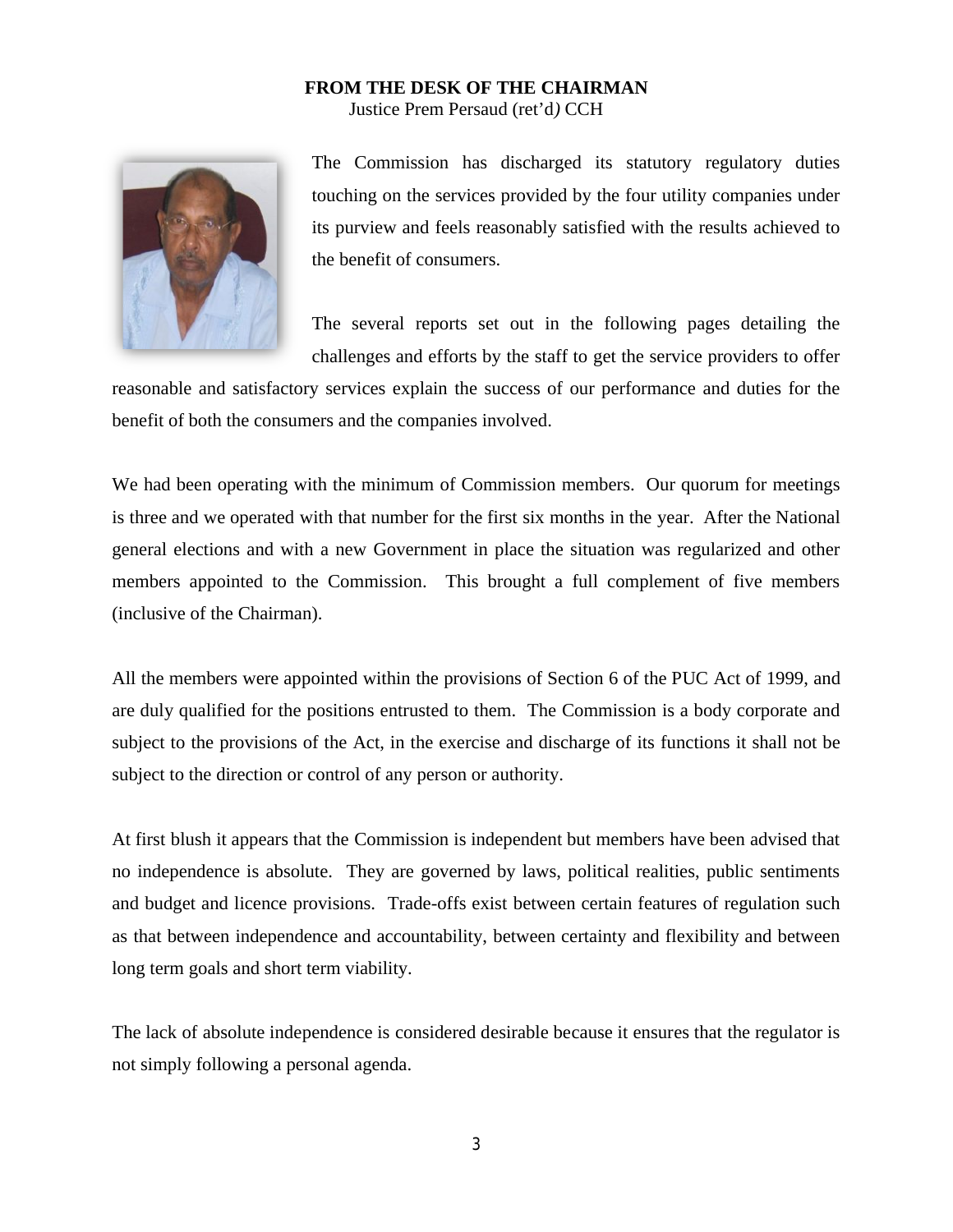We try to live up to the expectation by LAO-TZU when he highlights the challenge of man performing public duties.

## A LEADER IS BEST WHEN PEOPLE BARELY KNOW THAT HE EXISTS. OF A GOOD LEADER, WHEN HIS WORK IS DONE PEOPLE SAY, "WE DID THIS OURSELVES."

Our overriding duty must be to perform our duties diligently to achieve the desired results rather than ourselves. If we fail in our discharge of duties as independent regulators our position will be compromised.

I wish to place on record appreciation for the excellent performance of members of staff and their interest and understanding of consumers' concern.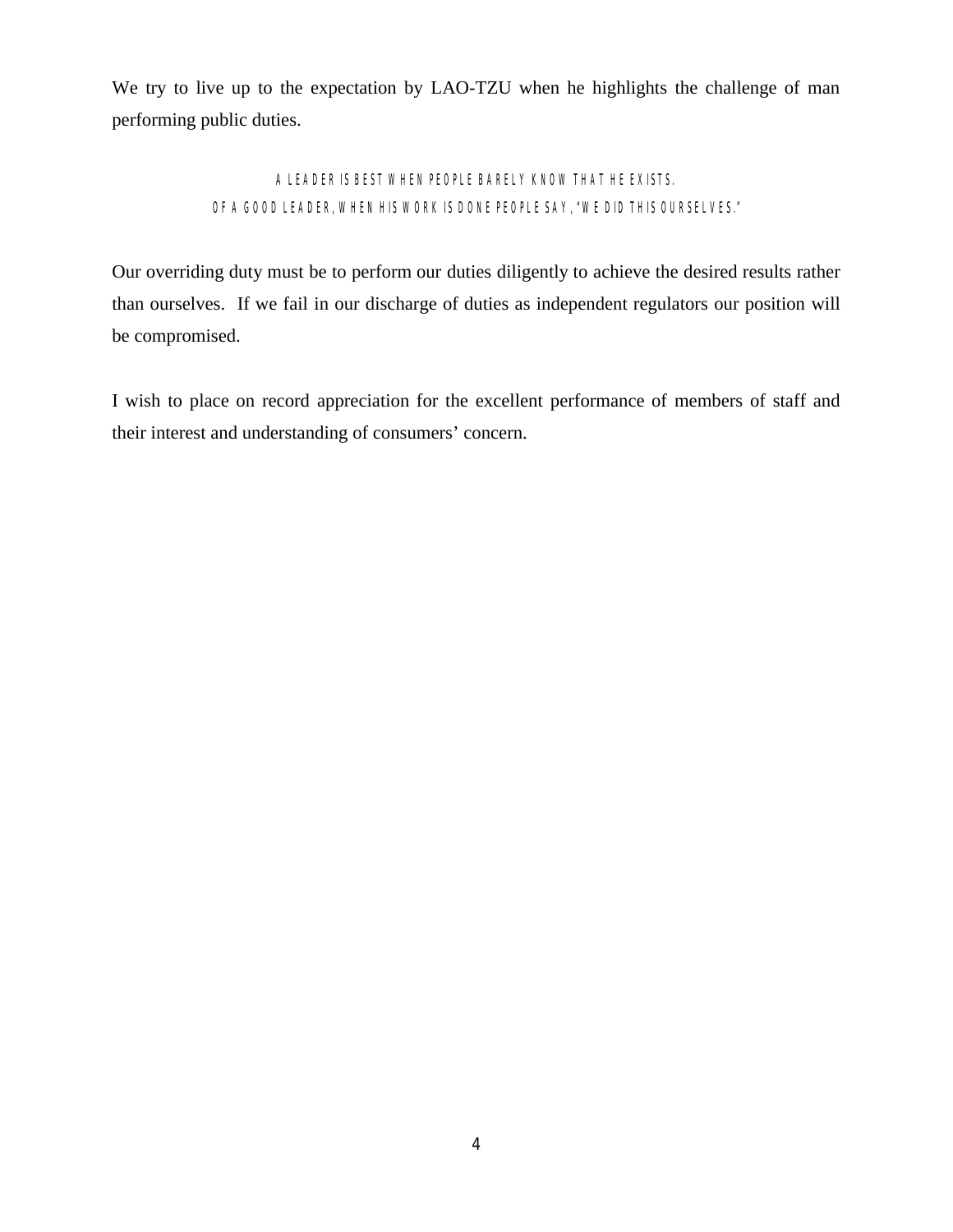## **INTRODUCTION**

The Public Utilities Commission is pleased to present its Twenty-fifth Annual Report, in terms of Section 85 of the PUC Act, Act No. 10 of 1999, and it is intended to inform of our activities during the year 2015, and to continue to maintain a fair balance between consumers and the interests of the regulated utilities under our purview.

The Commission is a body corporate established by the Public Utilities Commission Act No. 26 of 1990 which came into effect on the 1<sup>st</sup> October, 1990. This Act was amended in 1991, 1994, 1999, 2003 and 2010 to give effect to evolving issues in regulation.

The PUC Act allows for a Chairman and four Commissioners, but for the year they were only a Chairman, who is full time and two Commissioners, who are part-time functionaries. They are:

| • Justice Prem Persaud, CCH | $\overline{\phantom{a}}$ | Chairman |
|-----------------------------|--------------------------|----------|
| • Mr. Badrie Persaud        | $\overline{\phantom{a}}$ | Member   |
| • Mr. Maurice Solomon       | $\overline{\phantom{0}}$ | Member   |

#### *Mission*

■ To ensure that regulated utilities offer an efficient service to consumers at a reasonable cost.

#### *Vision*

■ To create an environment in which there is universal access to services in the public sector, as well as a high quality of service which is cost effective and beneficial to all stakeholders.

#### *Objectives*

- ß To establish and enforce rules and procedures for the regulation of public utilities, commensurate with internationally accepted regulatory standards.
- ß To promote and regulate the efficient long-term provision of utility services for national development consistent with Government policies.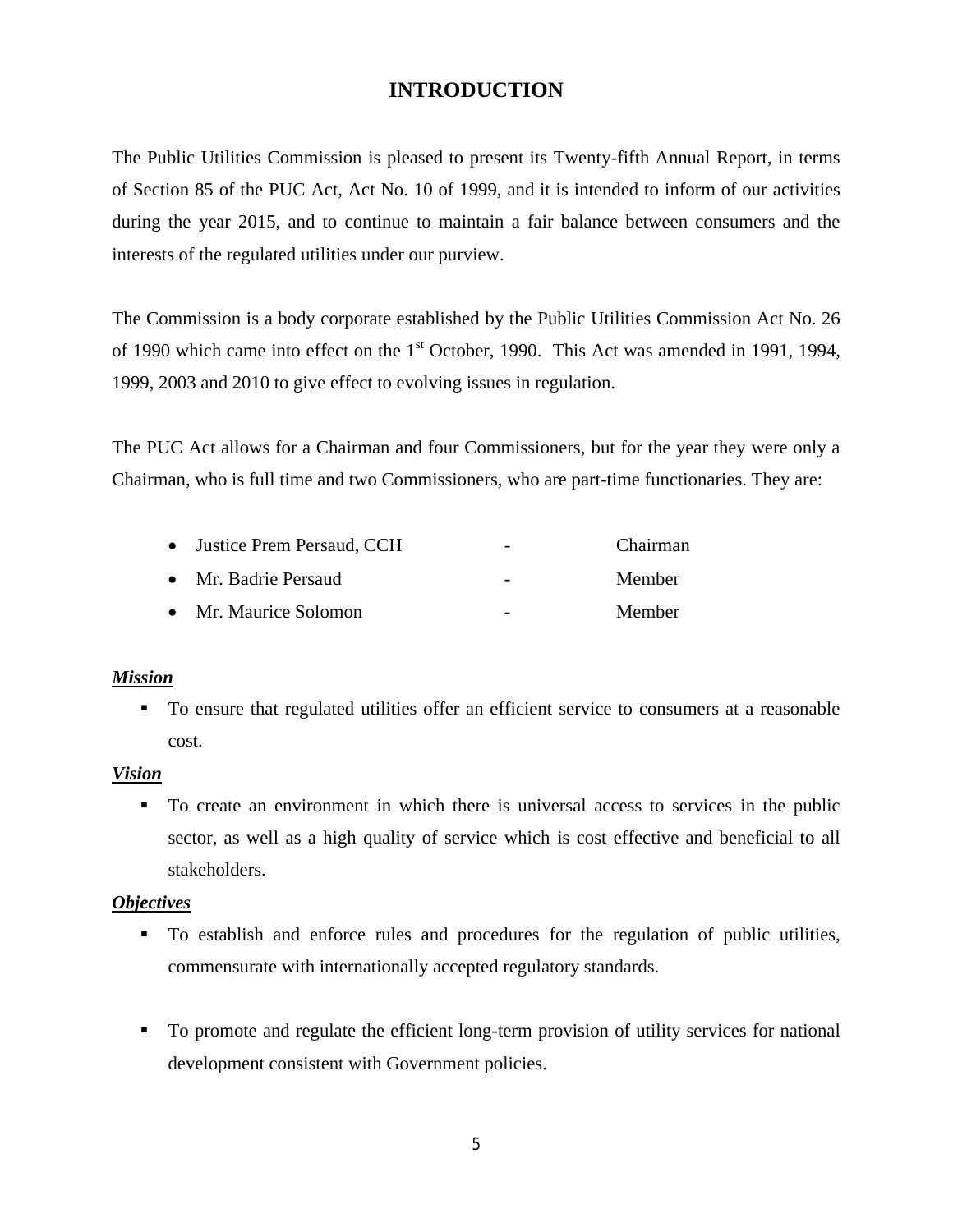- To provide a fair environment conducive to business interest, investments in the public utilities sector, and the interest of consumers.
- ß To investigate and seek to resolve in a timely manner complaints filed with the Commission against any public utility.
- To carry out its functions in a fair, transparent and independent manner.

## *Functions*

- The functions of the Commission are regulatory, investigatory, enforcement and such others as conferred on it by the Act. The Commission also has the power to initiate and conduct investigations into the operations and standards of service of any public utility under its purview.
- While the Commission is not involved in matters of policy, it may be called upon to act in an advisory capacity to the Minister responsible for utilities.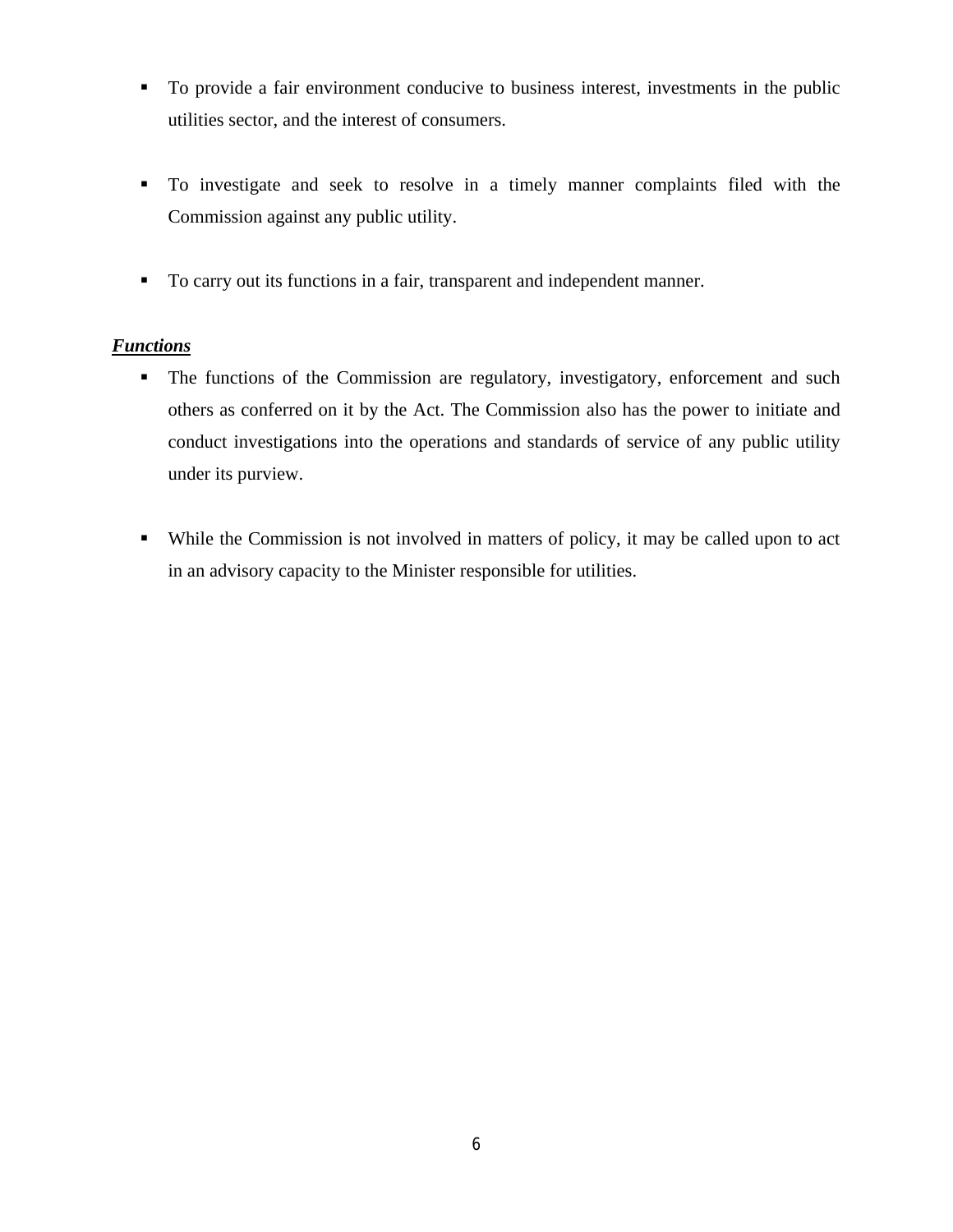## **Organizational Chart - 2015**

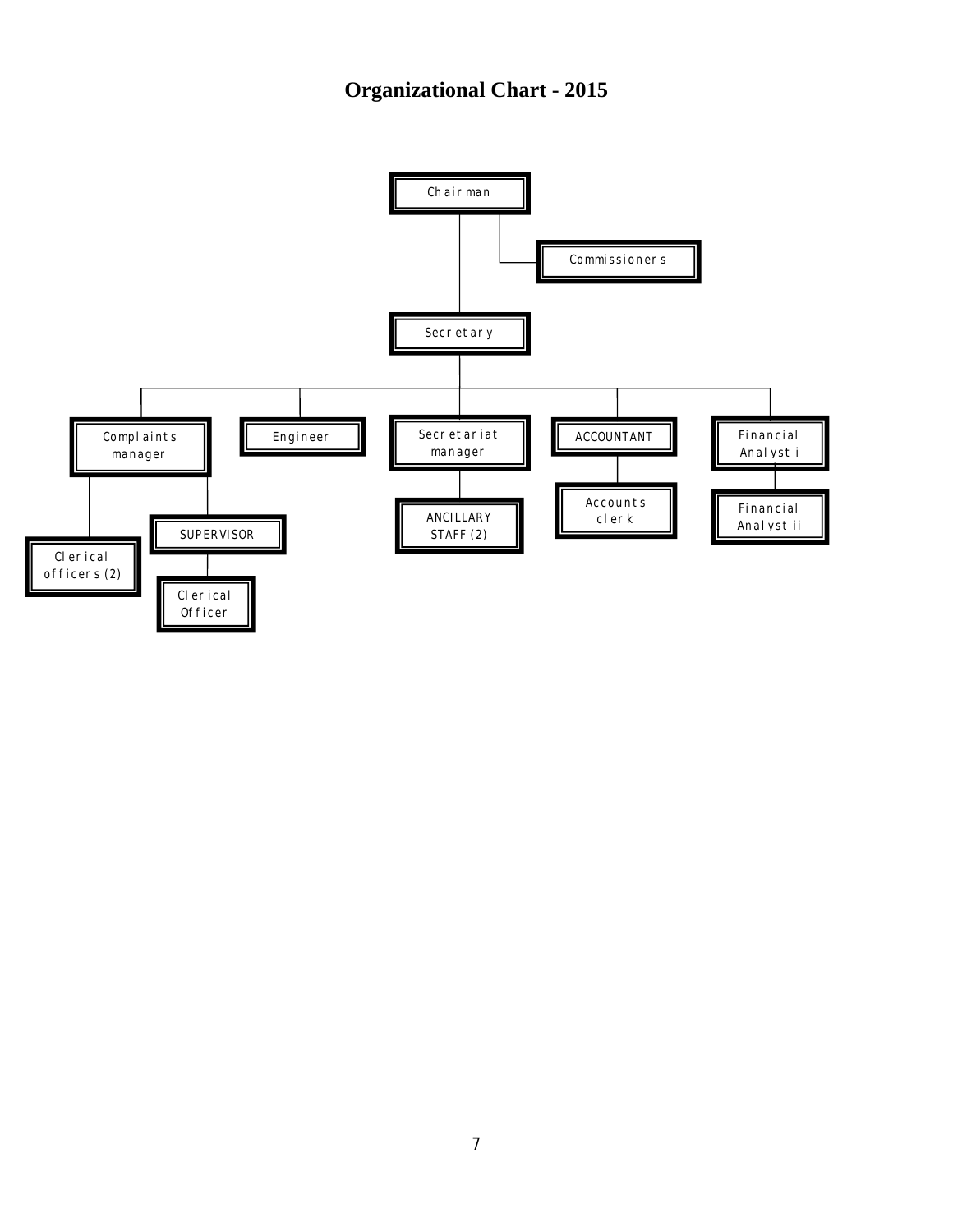#### **PUBLIC UTILITIES**

The Act defines a 'public utility' as any person who or which owns facilities used to provide, or provides, the following services:-

(a) The production, generation, storage, transmission, sale, delivery, furnishing or supplying, directly or indirectly, to or for the public, of electricity.

However, any person not otherwise a public utility, who or which provides a service only to himself or his employees or tenants, where such service is not resold to or used by others, shall not be deemed to be a public utility.

(b) The conveyance or transmission of oral, written, digital or any other form of messages or communications by telephone, wireless telephony, telegraphy; or wireless telegraphy, satellites, cable television, telecom service providers, pay telephone service providers, telecom resellers, internet and other telecom network service providers, radio common carriers or cellular mobile providers or any other method of transmission, currently offered to the public or offered as common carriage in the future.

The public utilities currently under the purview of the Commission are:

- ∑ Guyana Telephone & Telegraph Co. Ltd. From the inception of the PUC Act 1990
- ∑ Guyana Power & Light Inc. From 1999
- ∑ Guyana Water Inc. From 2003
- ∑ U-Mobile (Cellular) Inc. (Digicel) From 2007

#### **Filing a Complaint**

If a consumer has a complaint against any of the public utilities, the complaint procedures of the service provider should first be utilized. If there is dissatisfaction with the response from the service provider, redress may be sought through the PUC.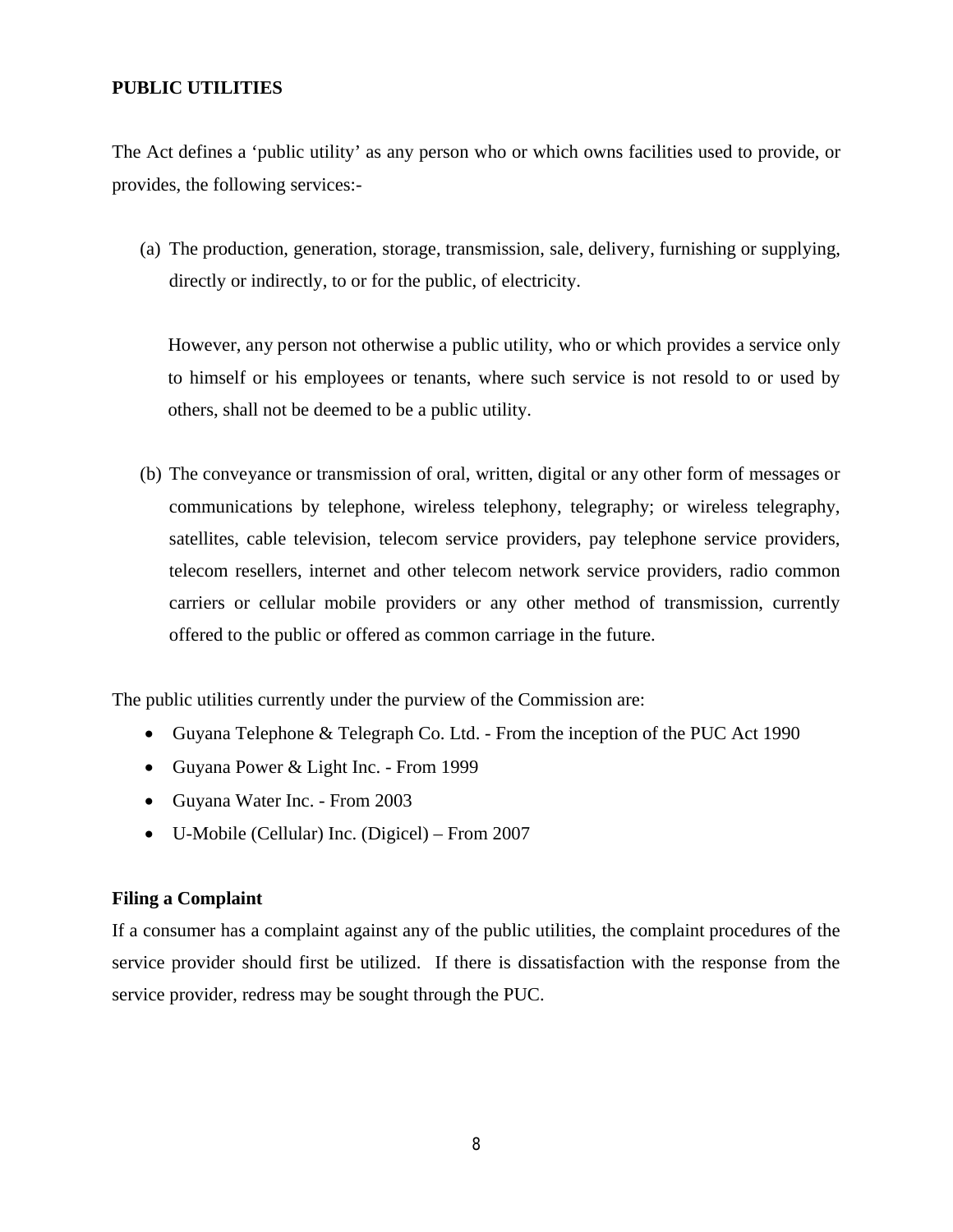#### **Complaints can be submitted to:**

#### GEORGETOWN OFFICE:

| POST/VISIT       | Lot 106, New Garden Street, Queenstown, Georgetown                          |
|------------------|-----------------------------------------------------------------------------|
| FAX              | $592 - 227 - 3534$                                                          |
| <b>TELEPHONE</b> | 592 - 226 - 7042/227 2182                                                   |
| <b>WEBSITE</b>   | www.puc.org.gy                                                              |
| <b>HELP DESK</b> | Monday - Thursday:<br>$8:00 - 16:30$ hrs.<br>Friday:<br>$8:00 - 15:30$ hrs. |

#### BERBICE OFFICE:

| VISIT     | Lot AV, Free Yard, Port Mourant, Corentyne, Berbice                         |  |
|-----------|-----------------------------------------------------------------------------|--|
| Tel/Fax   | $592 - 336 - 6077$                                                          |  |
| HELP DESK | Monday – Thursday:<br>$8:00 - 16:30$ hrs.<br>Friday:<br>$8:00 - 15:30$ hrs. |  |

#### **PUC Website**

The PUC's website was continuously updated during 2015. The PUC's Complaints Procedure, Rules for Determining Consumers' Complaints, Notices and Documents pertaining to Public Hearings, Complaints' Monthly Reports, Annual Reports and an inventory of PUC's Orders issued over the years can be accessed on the website.

The website can also be used to file a complaint, and has contact details for the PUC, links to the utilities under its purview, as well as links to other regulatory bodies throughout the Caribbean.

Complainants are advised to provide all relevant information/documents in support of their complaints, including any response from the utility company when filing a complaint with the PUC.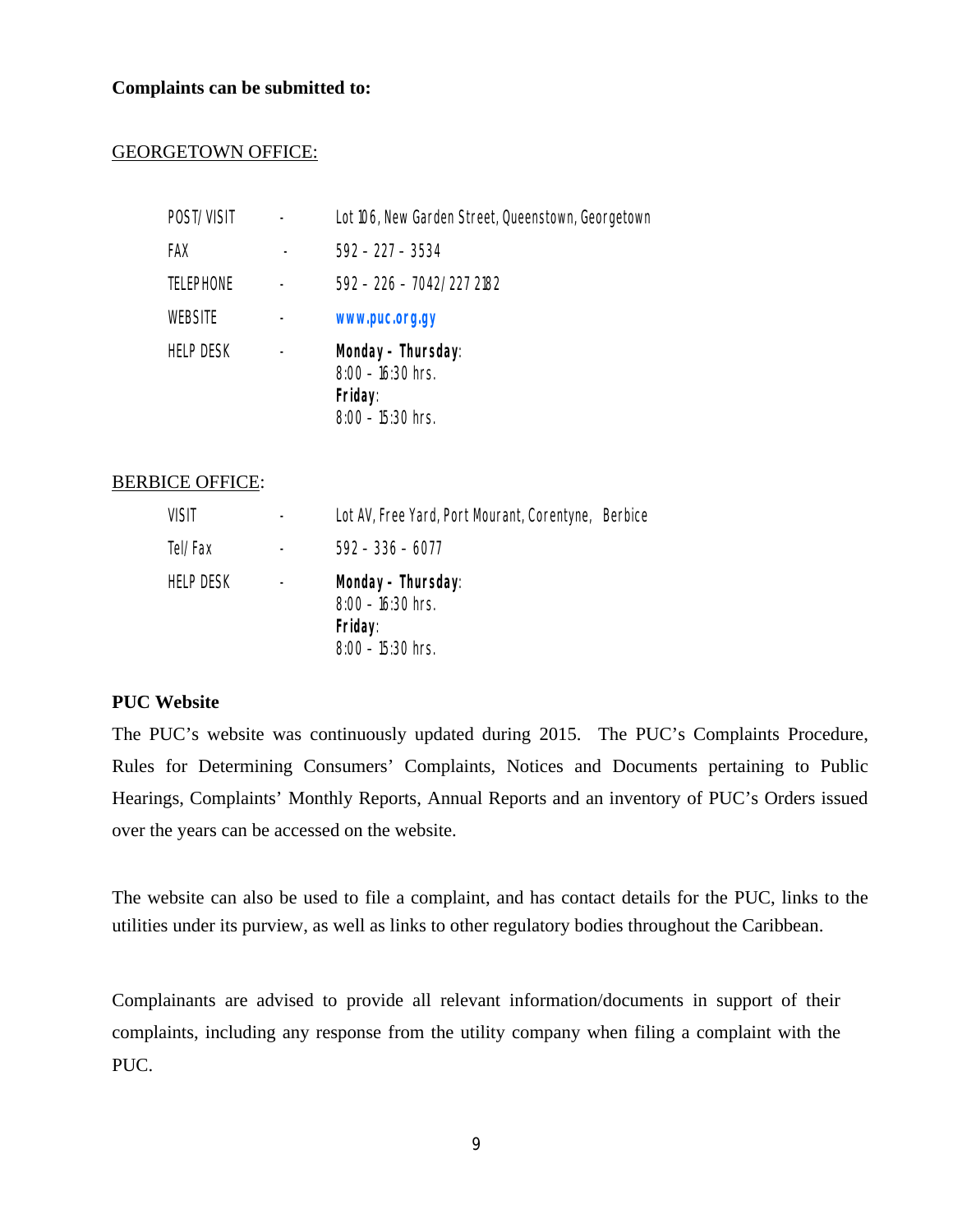## **Staff Development**

In 2015 staff members were trained in several areas of interest regarding the work of the Commission. These training sessions give the staff an opportunity for personal and professional development. The topics included:

**Internal Training:** 

| April 22, 2015            | Mobile Number Portability (Telecoms Issue)                             |
|---------------------------|------------------------------------------------------------------------|
|                           | Facilitated by the PUC's Engineer, Mr. Nikita Somwaru, BSc.            |
| April 24, 2015            | <b>Teamwork and Empowerment</b>                                        |
|                           | Facilitated by the PUC's Financial Analyst II, Ms. Seema Sookram       |
| July 15, 2015             | An Overview of Rates                                                   |
|                           | Facilitated by the PUC's Financial Analyst II, Ms. Seema Sookram       |
| July 20, 2015             | Key Features of the New Telecommunications Act                         |
|                           | Facilitated by the PUC's Financial Analyst II, Ms. Seema Sookram       |
| Sept. 10, 2015            | Office Etiquette                                                       |
|                           | Facilitated by the PUC's Complaints Manager, Ms. Destra Bourne, BSc    |
| Sept. 10, 2015            | Office Attire                                                          |
|                           | Facilitated by the PUC's Accounts' Supervisor, Mr. Elroy Halley        |
| Sept. 11, 2015            | <b>Strategic Planning Workshop</b>                                     |
|                           | Facilitated by the PUC's Secretary, Mr. Vidiahar Persaud               |
| <b>External Training:</b> |                                                                        |
| Mar. 25, 2015             | Inside the Regulatory Arena                                            |
|                           | A "Webinar" Hosted by the Organization of Caribbean Utility Regulators |
|                           | (OOCUR)                                                                |
| Mar $23 - 25$ , 2015      | Mini-international Program for Development Evaluation Training         |
|                           | Hosted by the Ministry of Finance                                      |
| Apr. $26 - 27$ , 2015     | <b>GPL's Energy Management Training</b>                                |
|                           | Hosted by the Guyana Power & Light Inc                                 |

Apr. 28 – 30, 2015 *Number Portability Workshop* Hosted by the International Telecommunications Union (ITU) in Paramaribo, Suriname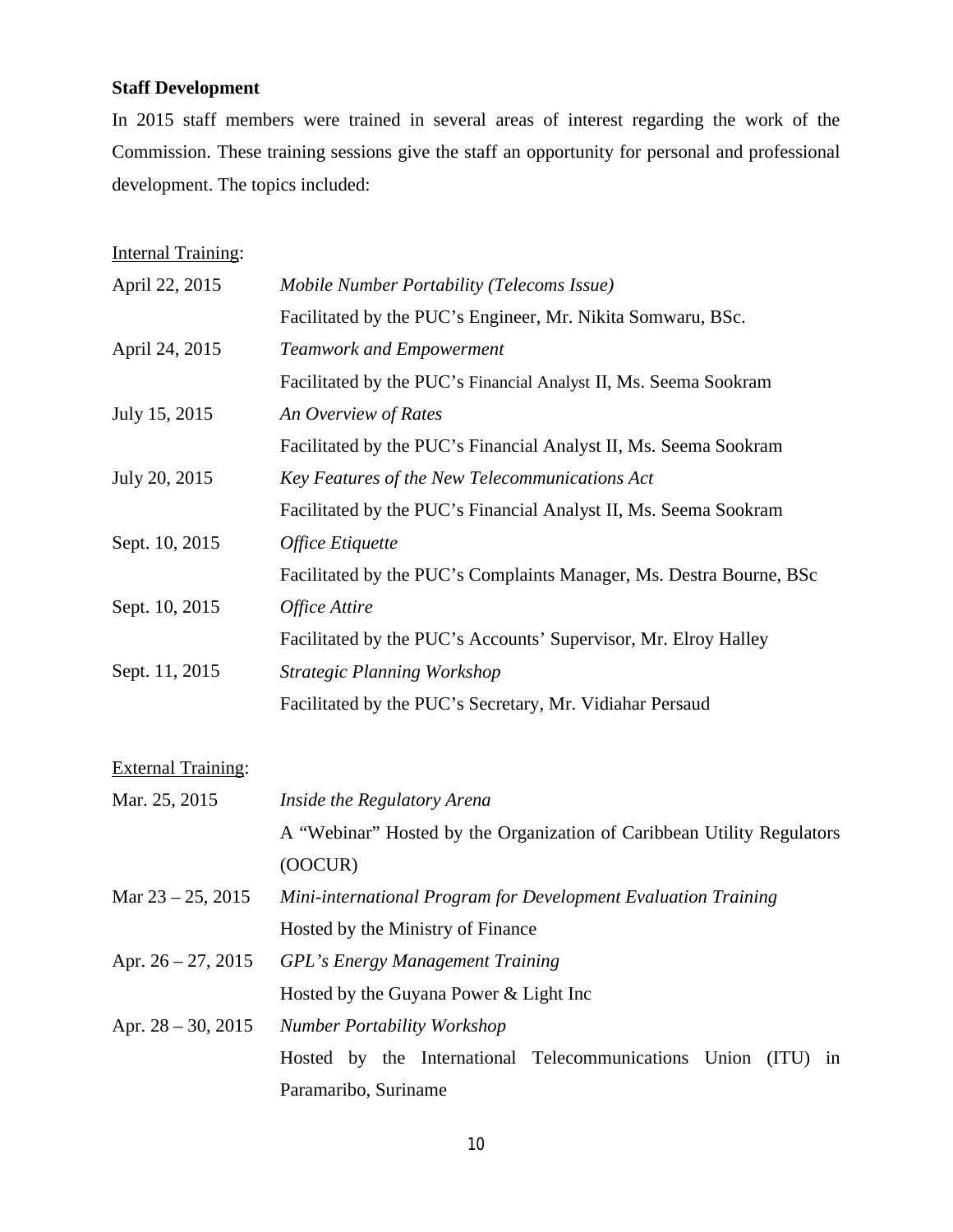#### **GEORGETOWN COMPLAINTS DIVISION** Destra Bourne – Complaints Manager

#### **OVERVIEW**



The Complaints' Division continued with its programme in 2015 to assist in the resolution of disputes between consumers and utility service providers of Electricity, Telecommunication and Water and Sewerage services.

The general trust of the Division's public relations drive is to improve the geographic reach of the Commission in its efforts to encourage more

persons to utilize the services offered. This has had reasonable success over the years.

#### **Complaints Received**

At the end of December 2015, the sum total of the complaints received at the Georgetown office was 149.



The chart below sets out the complaints received for each of the utilities

There has been a reduction in complaints received during the year from all of the utilities except the Guyana Telephone and Telegraph Company. The reduction may have been as a result of the companies resolving consumers' complaints in a professional manner which would negate consumers from seeking redress through the PUC. Another factor that may have influenced the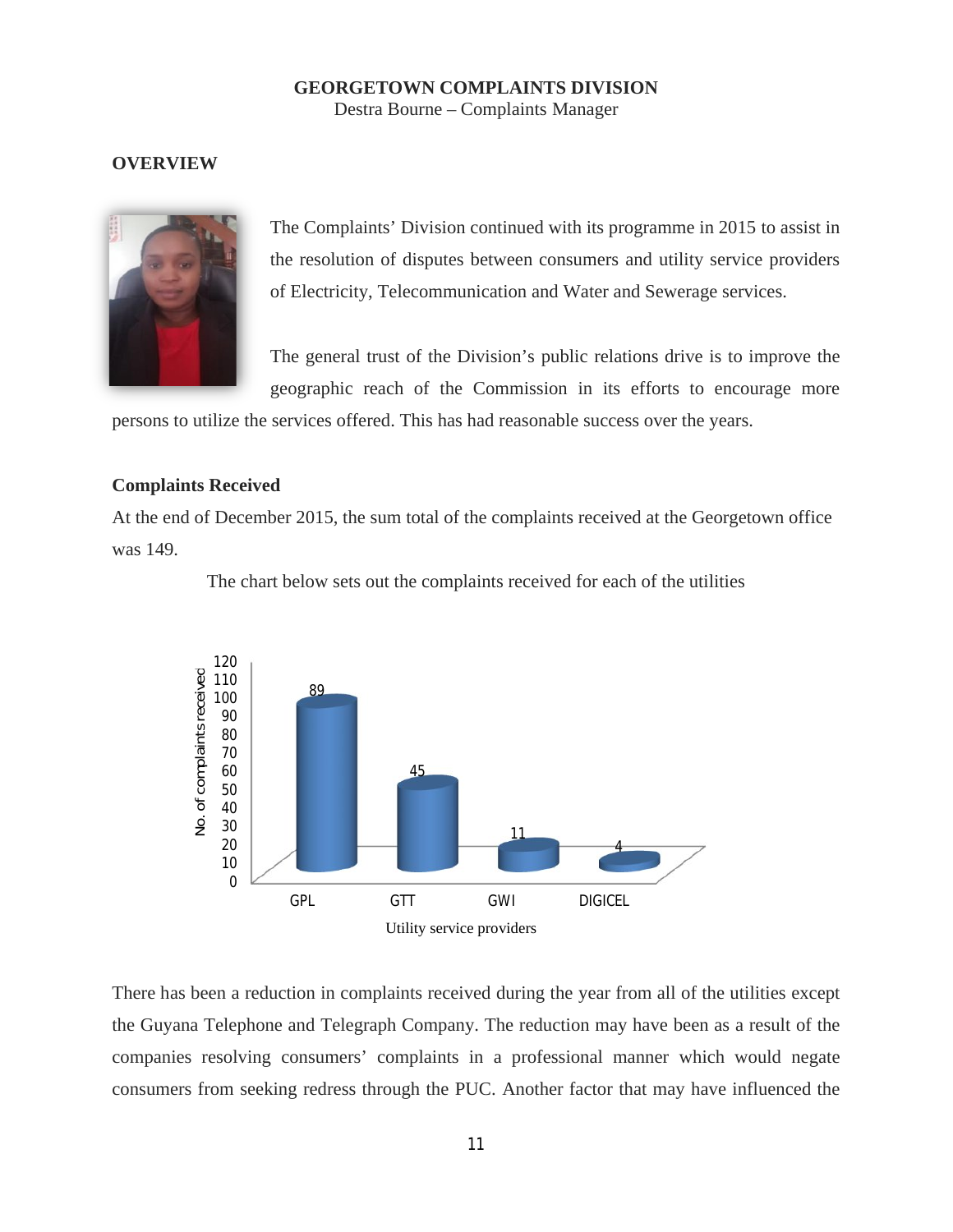reduction is the reduction settlement of complaints by the Commission with the respective utilities as an alternative to filing.

A disquieting feature of the increase in GTT's complaints is that the circumstances that give rise to the complaint may not be the fault of GT&T. Rather it is as a result of the vandalism of GT&T's landline network. Repairs apart from being costly can also be time consuming as resources and manpower may not always be readily available. The nature of GT&T's complaints seems to be following a new trend. In 2015, 73% of the complaints were technical in nature. This is an increase of 31% over the previous year.

We also note that the Fixed Wireless Access System that provides a service (Essequibo, La Grange, and parts of West Coast Berbice among other areas) is becoming dysfunctional with the result that there is an impairment of service to these areas. This has been so for some time now and the Commission has made representation to the company as a matter of urgency to seek a resolution to this problem.

The majority of complaints against GPL involve tampering. There is no doubt that meter by-pass and tampering are widespread and it is estimated that 13% of GPL's net power is stolen by consumers. In dealing with this category of complaints we have classified tampering into three categories. Those who blatantly tamper and seek redress through the Commission. Those who obviously were not tampering but GPL's Loss Reduction officers hold an opposite view. Then there are the border line cases. Bringing a tampering case to a resolution takes time and the Division spends a significant amount of its time on these complaints.

Complaints received by GWI have reduced by 89% when compared with the previous period.

Generally complaints filed with the Commission with respect to mobile services for both companies are few.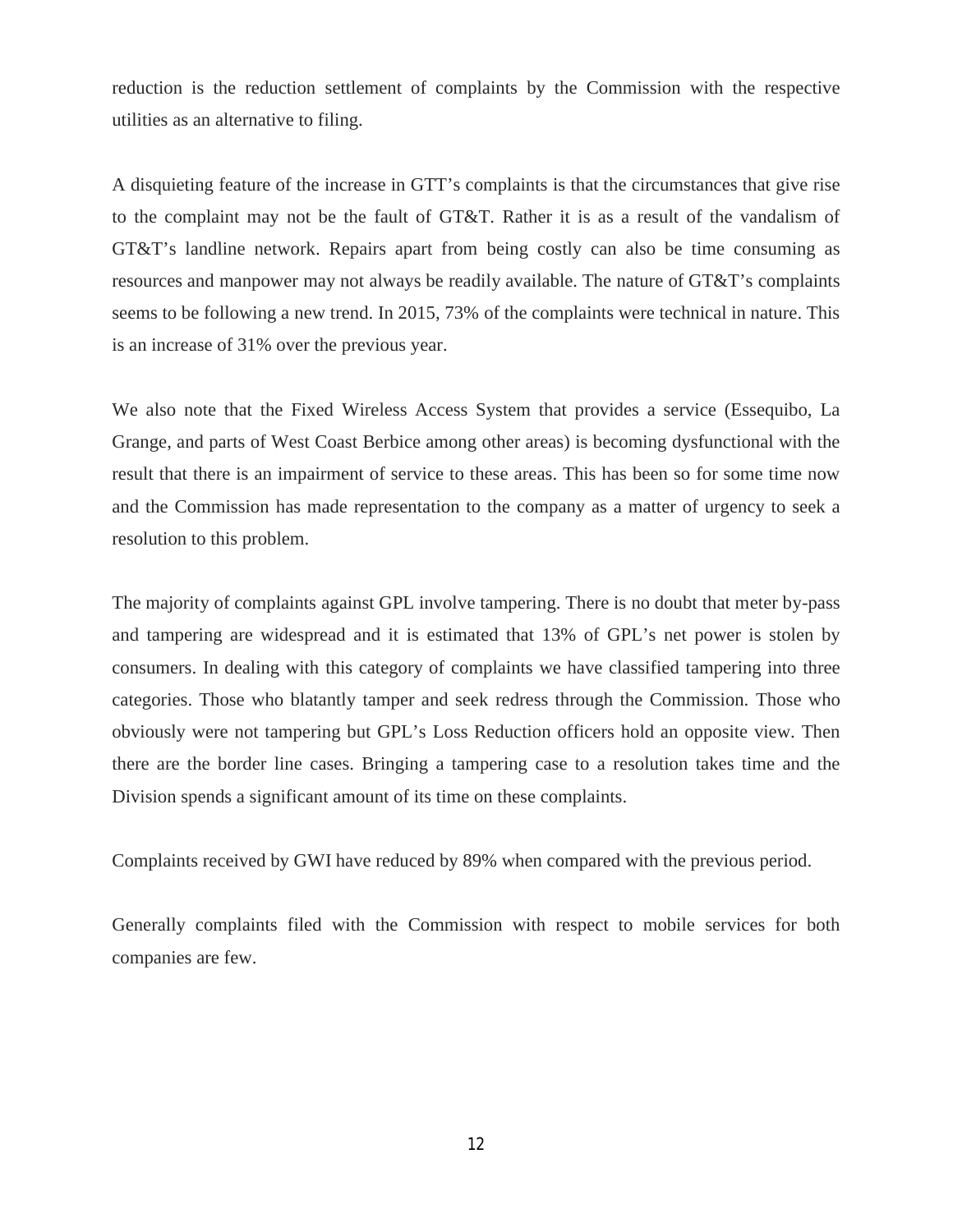## **Issues**

| <b>Issues</b>                                                | <b>GPL</b>              | <b>GPL</b>              | <b>GTT</b>       | <b>GTT</b>              | <b>GWI</b>              | <b>GWI</b>              | <b>DIGICEL</b>          | <b>DIGICEL</b>          | <b>Total</b>            | <b>Total</b>            |
|--------------------------------------------------------------|-------------------------|-------------------------|------------------|-------------------------|-------------------------|-------------------------|-------------------------|-------------------------|-------------------------|-------------------------|
|                                                              | 2014                    | 2015                    | 2014             | 2015                    | 2014                    | 2015                    | 2014                    | 2015                    | 2014                    | 2015                    |
| <b>Application</b><br>for New<br><b>Service</b>              | 37                      | 6                       | $\overline{4}$   | $\overline{\mathbf{4}}$ | $\overline{3}$          | $\mathbf{1}$            | $\boldsymbol{0}$        | $\boldsymbol{0}$        | 44                      | 11                      |
| <b>Billing Issues</b>                                        | 57                      | 12                      | 3 <sup>1</sup>   | $\overline{2}$          | 21                      | 8                       | $\overline{\mathbf{4}}$ | $\overline{\mathbf{3}}$ | 85                      | 25                      |
| <b>Change of</b><br><b>Tenancy</b>                           | $\overline{\mathbf{4}}$ | $\overline{4}$          | $\boldsymbol{0}$ | $\bf{0}$                | $\boldsymbol{0}$        | $\overline{\mathbf{0}}$ | $\bf{0}$                | $\boldsymbol{0}$        | $\overline{\mathbf{4}}$ | $\overline{\mathbf{4}}$ |
| <b>Claims</b> for<br>Compensation                            | 8                       | $\overline{\mathbf{4}}$ | $\boldsymbol{0}$ | $\boldsymbol{0}$        | $\boldsymbol{0}$        | $\bf{0}$                | $\mathbf{1}$            | $\bf{0}$                | $\boldsymbol{9}$        | $\overline{\mathbf{4}}$ |
| <b>Claims</b> for<br><b>Wrongful</b><br><b>Disconnection</b> | 42                      | 8                       | $\mathbf{1}$     | $\bf{0}$                | 12                      | $\overline{1}$          | $\bf{0}$                | $\boldsymbol{0}$        | 55                      | 9                       |
| <b>Allegations of</b><br><b>Tampering</b>                    | 142                     | 43                      | $\bf{0}$         | $\boldsymbol{0}$        | $\mathbf{0}$            | $\bf{0}$                | $\boldsymbol{0}$        | $\boldsymbol{0}$        | 142                     | 43                      |
| <b>Tariff Issues</b>                                         | $\overline{2}$          | $\boldsymbol{0}$        | $\boldsymbol{0}$ | $\boldsymbol{0}$        | $\boldsymbol{0}$        | $\boldsymbol{0}$        | $\boldsymbol{0}$        | $\boldsymbol{0}$        | $\overline{2}$          | $\boldsymbol{0}$        |
| <b>Technical</b><br><b>Issues</b>                            | 25                      | 12                      | 27               | 38                      | $\overline{\mathbf{4}}$ | $\mathbf{1}$            | $\mathbf{1}$            | $\mathbf{1}$            | 57                      | 52                      |
| <b>Transfer of</b><br><b>Service</b>                         | $\bf{0}$                | $\boldsymbol{0}$        | $\bf{0}$         | $\mathbf{1}$            | $\mathbf{0}$            | $\bf{0}$                | $\boldsymbol{0}$        | $\boldsymbol{0}$        | $\boldsymbol{0}$        | $\mathbf{1}$            |
| <b>Total</b>                                                 | 317                     | 89                      | 35               | 45                      | 40                      | 11                      | 6                       | $\overline{\mathbf{4}}$ | 398                     | 149                     |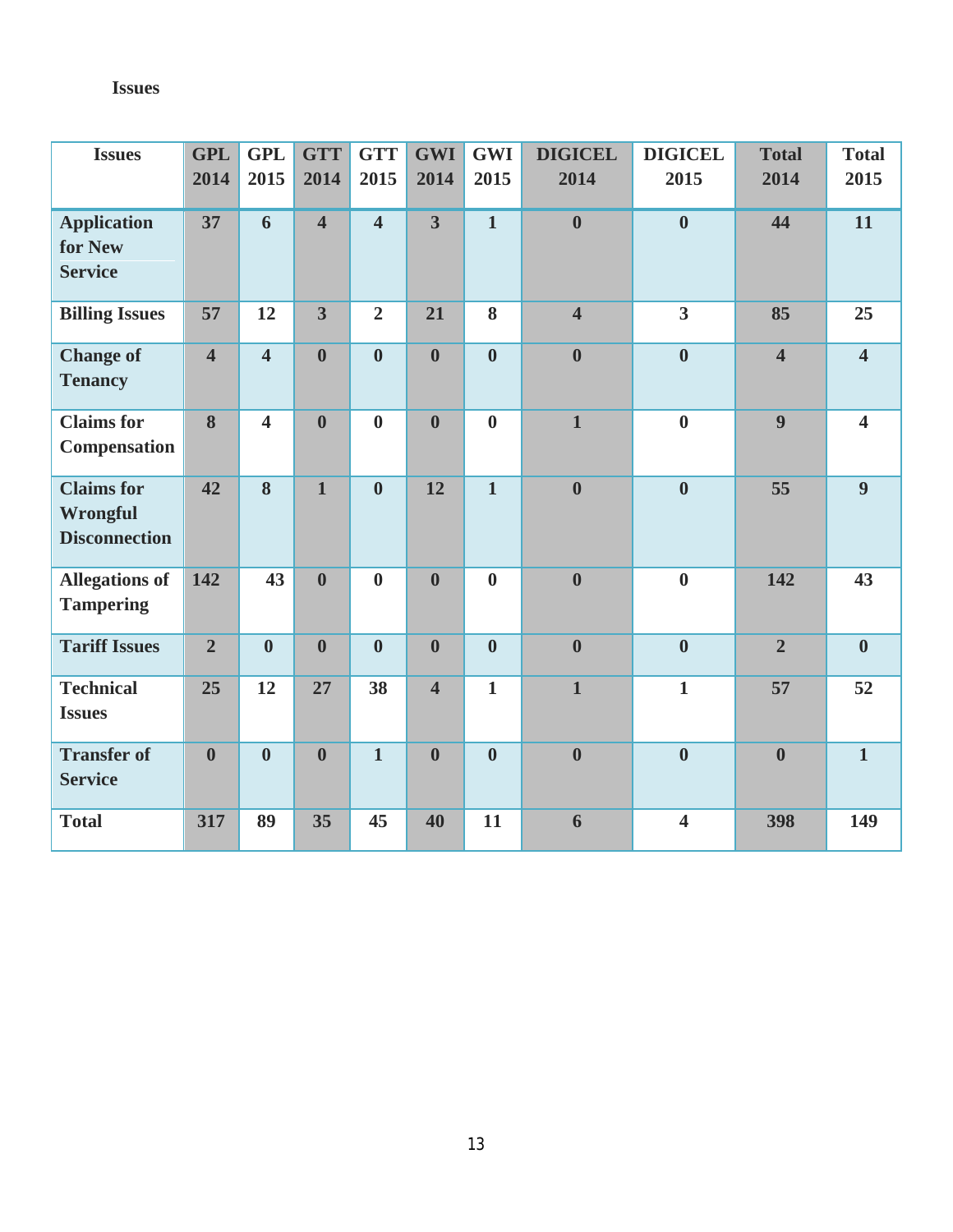| <b>Issues</b>                            | Reg.             | Reg.                    | Reg.                    | Reg.             | Reg.                    | Reg.             | Reg.             | <b>Total</b>            |
|------------------------------------------|------------------|-------------------------|-------------------------|------------------|-------------------------|------------------|------------------|-------------------------|
|                                          | $\overline{2}$   | $\overline{3}$          | $\overline{\mathbf{4}}$ | 5                | 6                       | $\overline{7}$   | 10               |                         |
| <b>Application for New Service</b>       | $\boldsymbol{0}$ | $\overline{2}$          | $\boldsymbol{9}$        | $\bf{0}$         | $\boldsymbol{0}$        | $\boldsymbol{0}$ | $\boldsymbol{0}$ | 11                      |
| <b>Billing Issues</b>                    | $\boldsymbol{0}$ | $\overline{\mathbf{3}}$ | 20                      | $\boldsymbol{0}$ | $\overline{2}$          | $\boldsymbol{0}$ | $\boldsymbol{0}$ | 25                      |
| <b>Change of Tenancy</b>                 | $\boldsymbol{0}$ | $\overline{1}$          | $\overline{3}$          | $\boldsymbol{0}$ | $\boldsymbol{0}$        | $\boldsymbol{0}$ | $\boldsymbol{0}$ | $\overline{\mathbf{4}}$ |
| <b>Claims for Compensation</b>           | $\boldsymbol{0}$ | $\boldsymbol{0}$        | $\overline{\mathbf{4}}$ | $\bf{0}$         | $\boldsymbol{0}$        | $\boldsymbol{0}$ | $\boldsymbol{0}$ | $\overline{\mathbf{4}}$ |
| <b>Claims for wrongful Disconnection</b> | $\boldsymbol{0}$ | $\overline{\mathbf{4}}$ | 5                       | $\boldsymbol{0}$ | $\boldsymbol{0}$        | $\boldsymbol{0}$ | $\boldsymbol{0}$ | 9                       |
| <b>Allegation of Tampering</b>           | $\mathbf{1}$     | <b>10</b>               | 30                      | $\mathbf{1}$     | $\mathbf{1}$            | $\boldsymbol{0}$ | $\boldsymbol{0}$ | 43                      |
| <b>Tariff Issues</b>                     | $\boldsymbol{0}$ | $\boldsymbol{0}$        | $\boldsymbol{0}$        | $\boldsymbol{0}$ | $\boldsymbol{0}$        | $\boldsymbol{0}$ | $\boldsymbol{0}$ | $\boldsymbol{0}$        |
| <b>Technical Issue</b>                   | $\boldsymbol{0}$ | 5                       | 42                      | $\mathbf{1}$     | $\mathbf{1}$            | $\overline{2}$   | $\mathbf{1}$     | 52                      |
| <b>Transfer of Service</b>               | $\boldsymbol{0}$ | $\bf{0}$                | $\mathbf{1}$            | $\boldsymbol{0}$ | $\boldsymbol{0}$        | $\bf{0}$         | $\boldsymbol{0}$ | $\mathbf{1}$            |
| <b>Total</b>                             | $\mathbf{1}$     | 25                      | 114                     | $\overline{2}$   | $\overline{\mathbf{4}}$ | $\overline{2}$   | $\mathbf{1}$     | 149                     |

## **Complaints by Regions**

Generally, the further away the Regions are from the Commission's operating centre the fewer are the complaints received.

## **Channels of Communication**

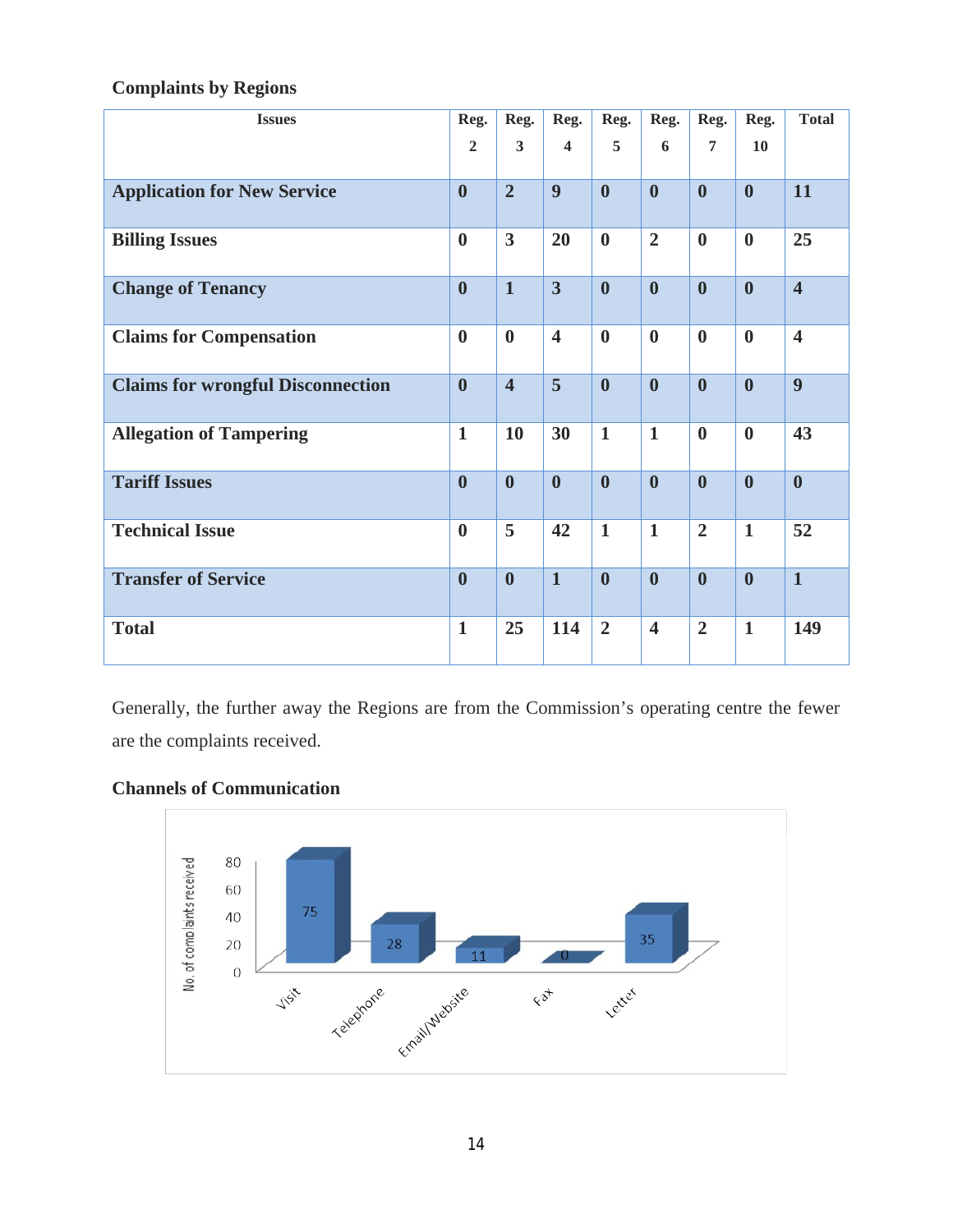#### **Complaints Resolved by Utility**

|                                   | <b>GPL</b>       | GT&T             | <b>GWI</b>     | <b>DIGICEL</b>          | <b>Total</b>            |
|-----------------------------------|------------------|------------------|----------------|-------------------------|-------------------------|
| In favor of consumer              | 16               | 34               | 8              | 3                       | 61                      |
| In favor of utility               | 36               | 6                | 1              | 1                       | 44                      |
| <b>Complaints rejected</b>        | $\overline{3}$   | $\mathbf{0}$     | $\mathbf{0}$   | $\boldsymbol{0}$        | $\overline{\mathbf{3}}$ |
| <b>Complaints withdrawn</b>       | $\boldsymbol{0}$ | $\boldsymbol{0}$ | $\bf{0}$       | $\bf{0}$                | $\mathbf{0}$            |
| <b>Unresolved at Dec 31, 2015</b> | 34               | 5                | $\overline{2}$ | $\overline{0}$          | 41                      |
| <b>Total</b>                      | 89               | 45               | 11             | $\overline{\mathbf{4}}$ | 149                     |

The table below shows complaints resolved by utilities as at December 2015:

#### **Credits Awarded**

For 2015 the Commission seconded credits in the value of \$1,598,486.00 on the consumers' behalf. The credits seconded from the utilities are as follows:

| <b>GPL</b>     | \$1,261,397.00 |
|----------------|----------------|
| GWI            | \$235,258.00   |
| GT&T           | \$92,031.00    |
| <b>DIGICEL</b> | \$9,800.00     |

However, a total of \$12,889,873.00 was awarded during the year which included settlements that were pending from the previous year.

#### **Public Awareness Exercises**

The Commission conducted a number of public awareness exercises in order to sensitize the public of its role. During the awareness exercises consumers were advised on issues they are having with their utility service providers. Brochures were distributed by the PUC during these exercises. These include GPL's Schedule of Customer Service Standards, tips on fire safety and prevention, information on the conservation of electricity, water and telecommunication services and advice on the rights and responsibilities of consumers using the services of GPL.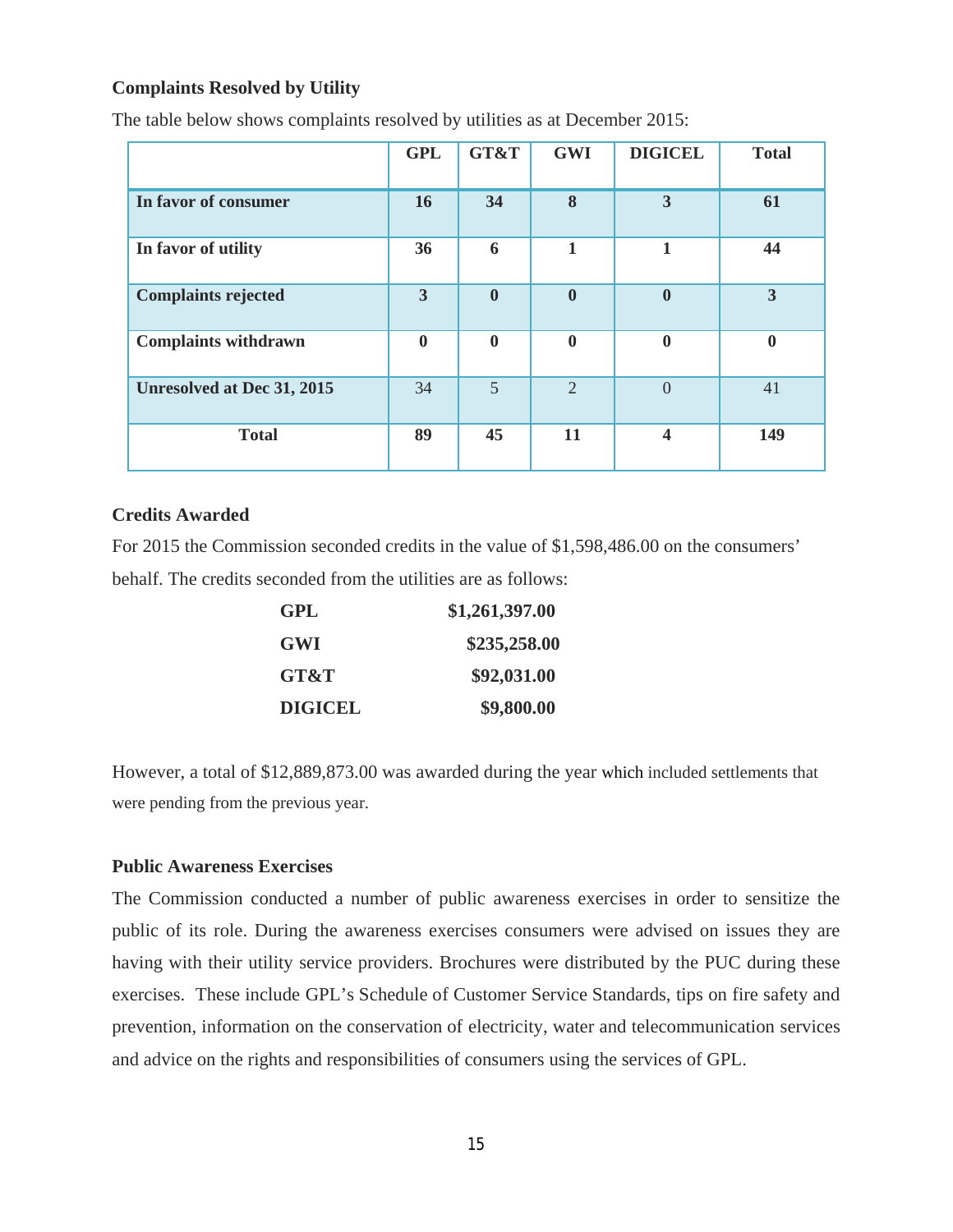## **Staff of the Commission sensitizing the Public about the PUC**



Mrs. Singh (Clerical officer) speaking to a consumer.

Mr. Halley (Accountant) advising a consumer about the PUC.



Ms. Bourne (Complaints Manager) responding to queries from a consumer.

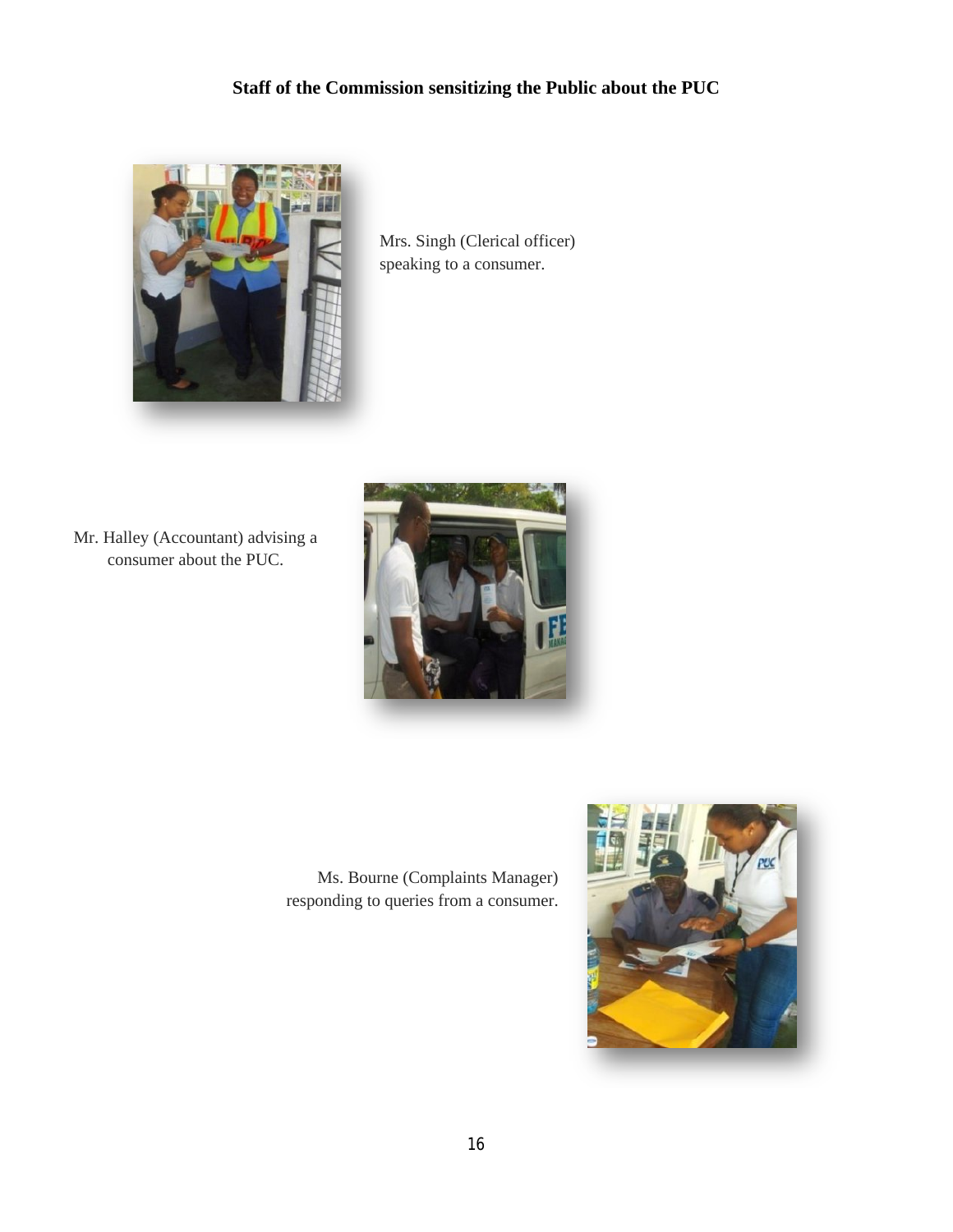#### **Conclusion**

2015 was a fair year for the Complaints' Division (Georgetown office) with 72% of all complaints received against the utilities resolved and 28% unresolved when compared to 2014 where there were 65% of all complaints received against the utilities resolved and 35% unresolved.

For 2016 the Commission will be actively pursuing the unresolved complaints, together of course, with new applications, and hopes to achieve a higher resolution rate in 2016.

The Commission through its awareness activities in 2016 will continue to work ardently to ensure that consumers are aware of the opportunities to voice their dissatisfaction with the services provided and how to obtain redress. We are anticipating an increase in our public awareness programmes through the press, advertisements, and public outreaches.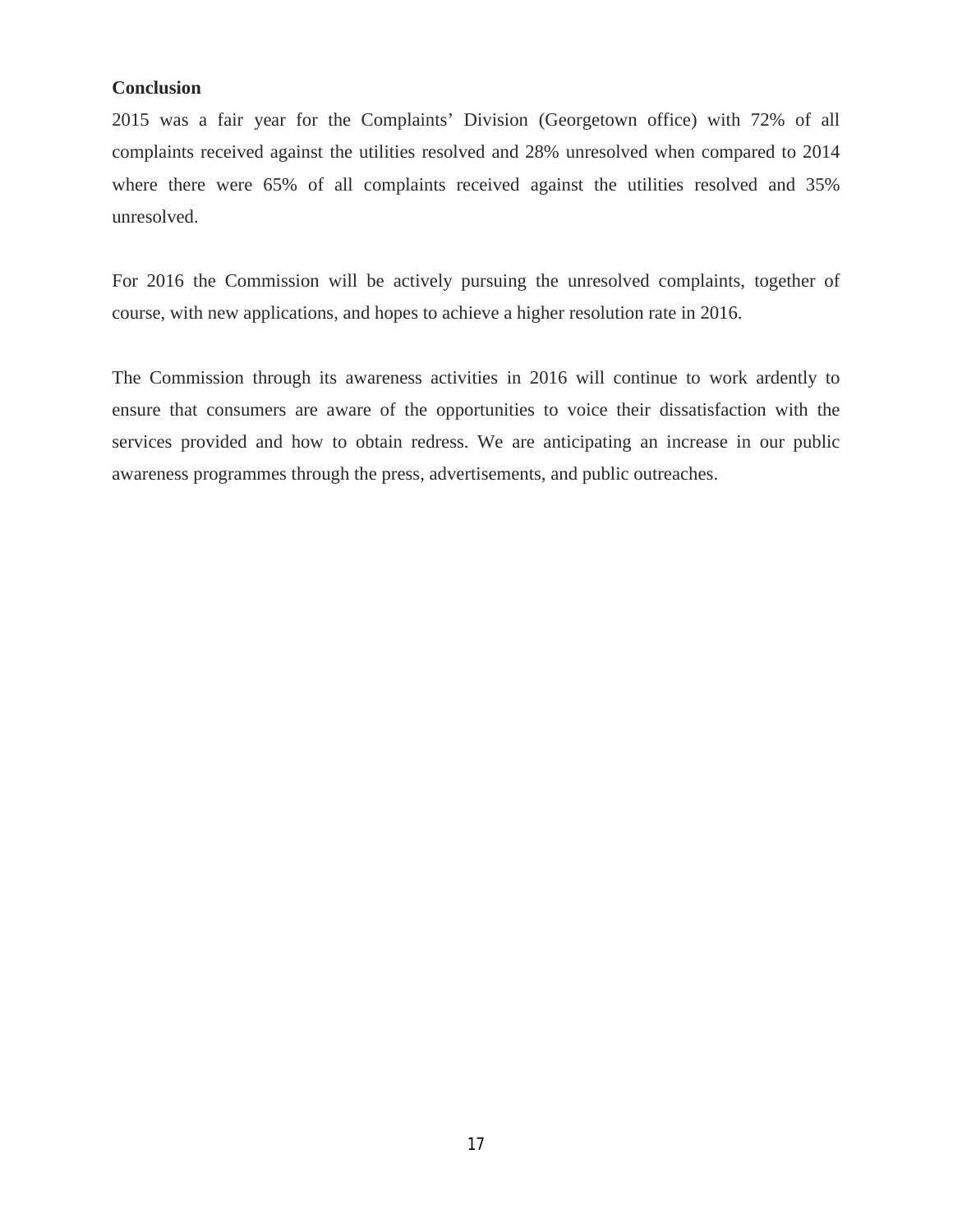## **BERBICE OFFICE COMPLAINTS DIVISION**

Monique Welch – Supervisor

## **OVERVIEW**



The Complaints' Division – Berbice Branch of the Public Utilities Commission continued with its program in 2015, to assist in the resolution of disputes between consumers and the utility companies under the purview of the Commission.

During the year the public relations drive has taken the Commission to

various communities encouraging persons to utilize the services offered by the Commission and the response has been favourable.

#### **Complaints Received**

The office received a total of one hundred and eighty-nine (189) complaints for the year which are detailed below:



This Division secured a total of five million and fifty thousand eight hundred and sixty-seven dollars (\$5,050,867.0) in credits/rebates as at December 2015 on behalf of consumers from the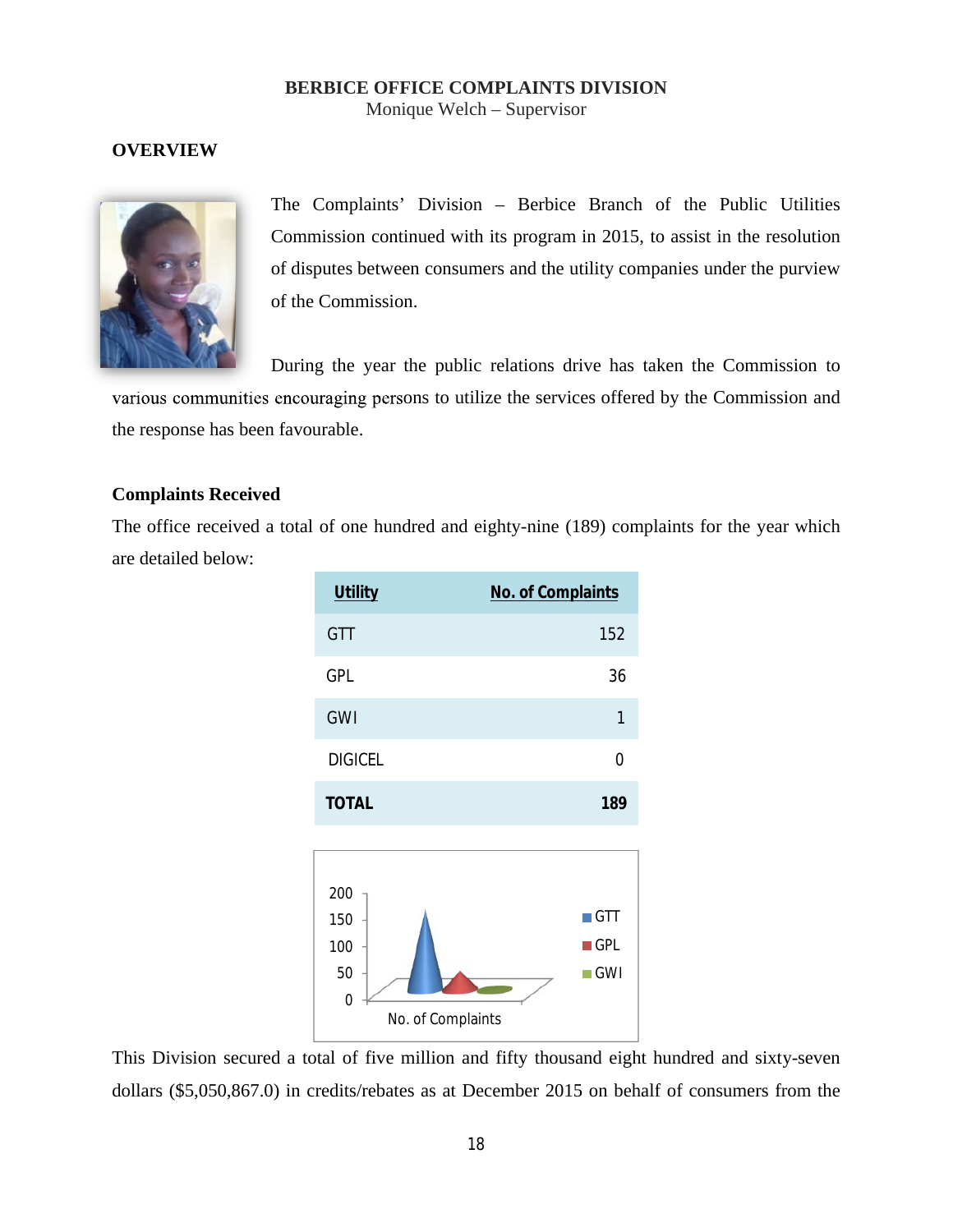regulated utilities. These credits were from the 153 (80 percent) of the 189 complaints received that were resolved.

Following is a break-down of credits as per utility:

| GPL | \$4,878,427.00 |
|-----|----------------|
| GTT | \$133,704.00   |
| GWI | \$38,736.00    |

## **Complaints Resolved by Utility**

Of the one hundred and fifty-two (152) complaints received against GT&T, one hundred and thirty-three (133) were resolved, and nineteen (19) are at varying stages of the investigation process. Nineteen (19) of the thirty-six (36) complaints against GPL were resolved while seventeen (17) remained unresolved. One complaint was received for GWI which has been resolved.

The table below illustrates the resolution rate of the complaints received for the specific utilities. It also illustrates the number of complaints that are pending outside of a given time frame.

| <b>Utility</b> | <b>Resolved</b><br>Within 21<br>Days | <b>Resolved</b><br>Within 50<br>Days | Resolved<br>Within<br>120 Days | <b>Resolved</b><br>After 120<br>days | <b>Total</b><br><b>Resolved</b> | Pending<br>over 120<br><b>Days</b> |
|----------------|--------------------------------------|--------------------------------------|--------------------------------|--------------------------------------|---------------------------------|------------------------------------|
| GT&T           | 30                                   | 86                                   | 17                             |                                      | 133                             |                                    |
| <b>GPL</b>     | 3                                    | 5                                    | 5                              | h                                    | 19                              | $\mathfrak{D}$                     |
| GWI            |                                      |                                      |                                |                                      |                                 |                                    |
| Total          | 33                                   |                                      | 22                             |                                      | 153                             |                                    |

#### **Resolution Rate for Complaints**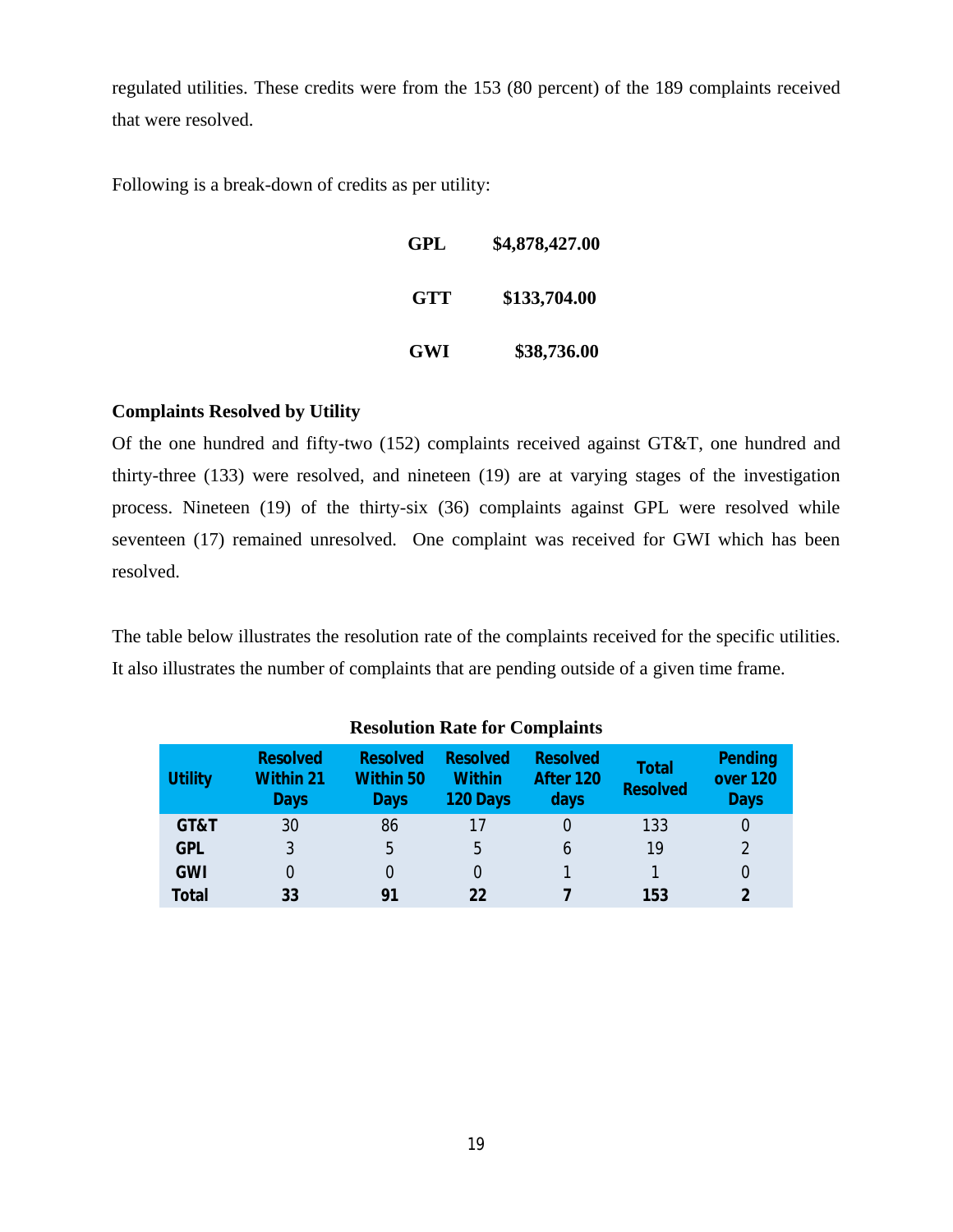The table below shows resolution in favour of consumers/utilities:

|                        | GTT      | <b>GPL</b>     | GWI            | <b>Total</b>   |
|------------------------|----------|----------------|----------------|----------------|
| In Favour of consumers | 130      | 8              | 1              | 139            |
| In favour of utility   | 3        | 9              | $\Omega$       | 12             |
| Complaints rejected    | $\Omega$ | $\Omega$       | $\overline{0}$ | $\Omega$       |
| Complaints withdrawn   | $\Omega$ | $\overline{2}$ | $\Omega$       | $\overline{2}$ |
| Total                  | 133      | 19             | 1              | 153            |

## **Guyana Telephone & Telegraph Co. Ltd**

The majority of complaints received for 2015 were from the Guyana Telephone & Telegraph Company.

The 152 complaints filed with respect to this utility are categtorised below.

| <b>Complaint Category</b>     | <b>Amount</b> |
|-------------------------------|---------------|
| <b>Transfer of Service</b>    | 6             |
| <b>Application of Service</b> | 5             |
| <b>Disconnection</b>          |               |
| <b>Total</b>                  | 152           |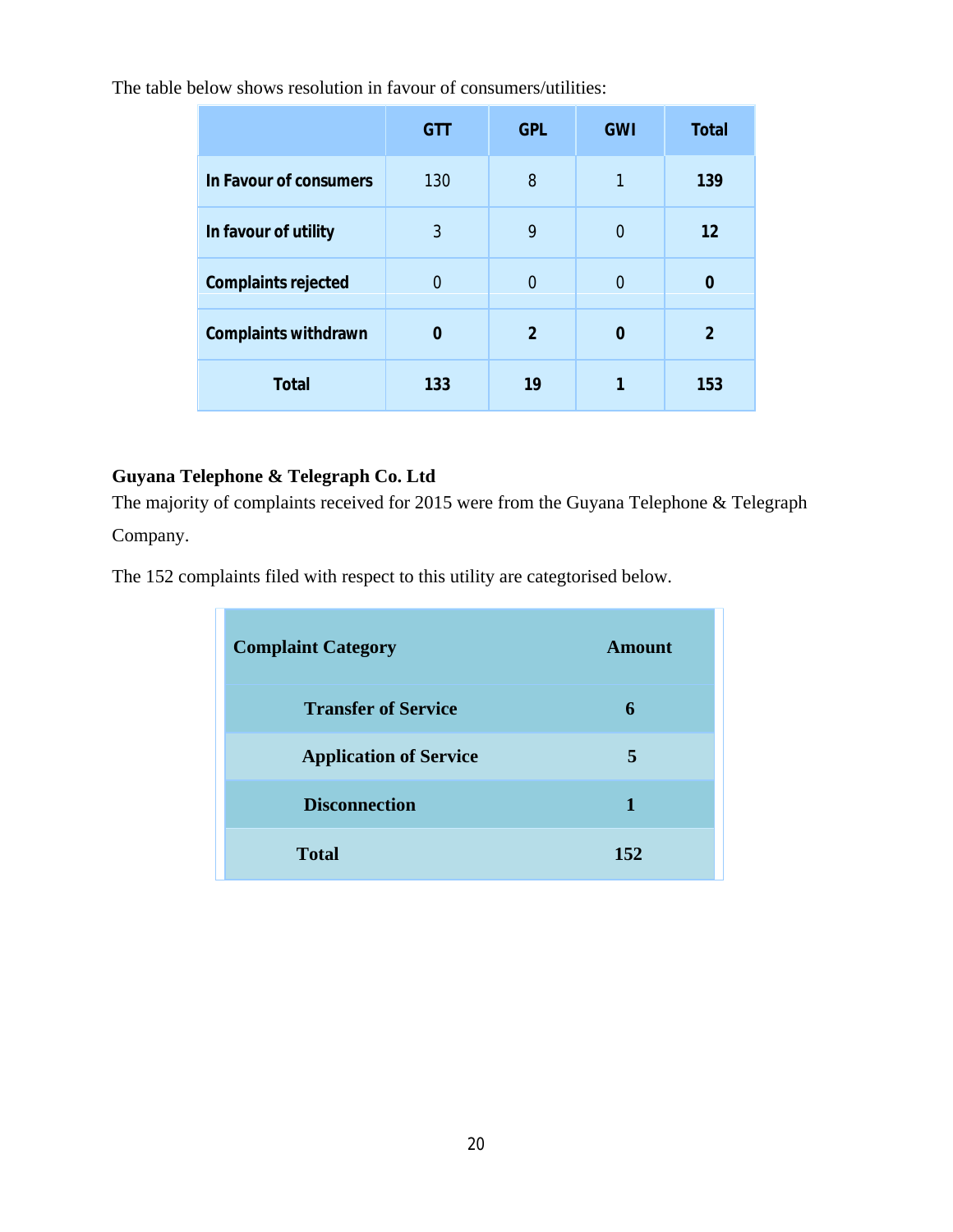## **Guyana Power & Light Inc**

A total of 36 complaints were received against the Guyana Power and Light. The table below shows the amount of complaints received for each category:

| <b>Complaint Category</b> | <b>Amount</b> |
|---------------------------|---------------|
| <b>Tampering</b>          | 26            |
| <b>Technical Issue</b>    | 4             |
| <b>Billing</b>            | 3             |
| <b>Disconnection</b>      | 3             |
| <b>TOTAL</b>              | 36            |

## **Guyana Water Inc**

One (1) complaint for billing query was received against the Guyana Water Inc.

## **Complaints by Region**

Complaints received from Regions' Nos. 5 & 6 are listed below:

| <b>Regions</b> | <b>GPL</b> | GT&T           | <b>GWI</b>   | <b>Total</b> |
|----------------|------------|----------------|--------------|--------------|
| No. 5          | 2          | $\mathfrak{2}$ | $\mathbf{0}$ |              |
| No. $6$        | 34         | 150            | 1            | 185          |
| <b>Total</b>   | 36         | 152            | 1            | 189          |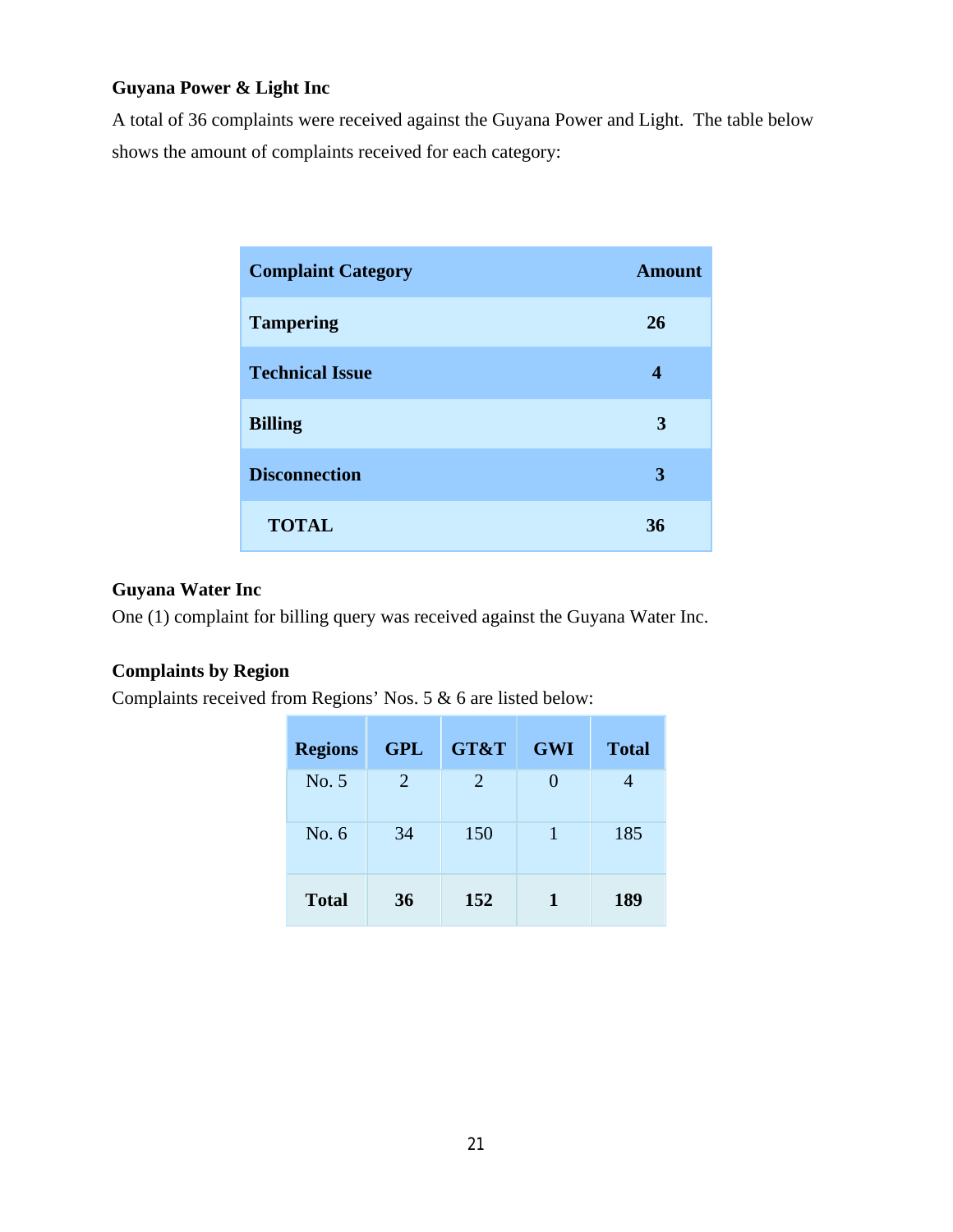## **Mode of filing complaints**

| <b>Utility</b> | <b>Visit</b> | Telephone | Letter |
|----------------|--------------|-----------|--------|
| <b>GTT</b>     | 52           | 100       | 0      |
| <b>GPL</b>     | 29           | 7         | 0      |
| <b>GWI</b>     | 1            | 0         | 0      |
| <b>TOTAL</b>   | 82           | 107       | 0      |

## **Public Awareness Campaign**

During the year the office made a number of public relation visits to the communities listed below. The visits allow for interaction with the Commission and through these visits the office was made aware of the problems facing consumers while at the same time the consumers were sensitized of the work of the Commission.

The following areas were visited by Staff members during 2015

|    | 1. Reliance Village East Canje  |   | February  |
|----|---------------------------------|---|-----------|
|    | 2. Bush Lot Farm, Corentyne     |   | March     |
|    | 3. #1 Village, Corentyne        |   | April     |
|    | 4. Rosignol Market              |   | May       |
|    | 5. Besty Ground East Canje      |   | June      |
|    | 6. Crabwood Creek Corentyne     | - | July      |
|    | 7. Palmyra Village              |   | August    |
|    | 8. #50 Village Corentyne        |   | September |
| 9. | #8 Village West Coast           |   | October   |
|    | 10. Edinburgh Village East Bank |   | November  |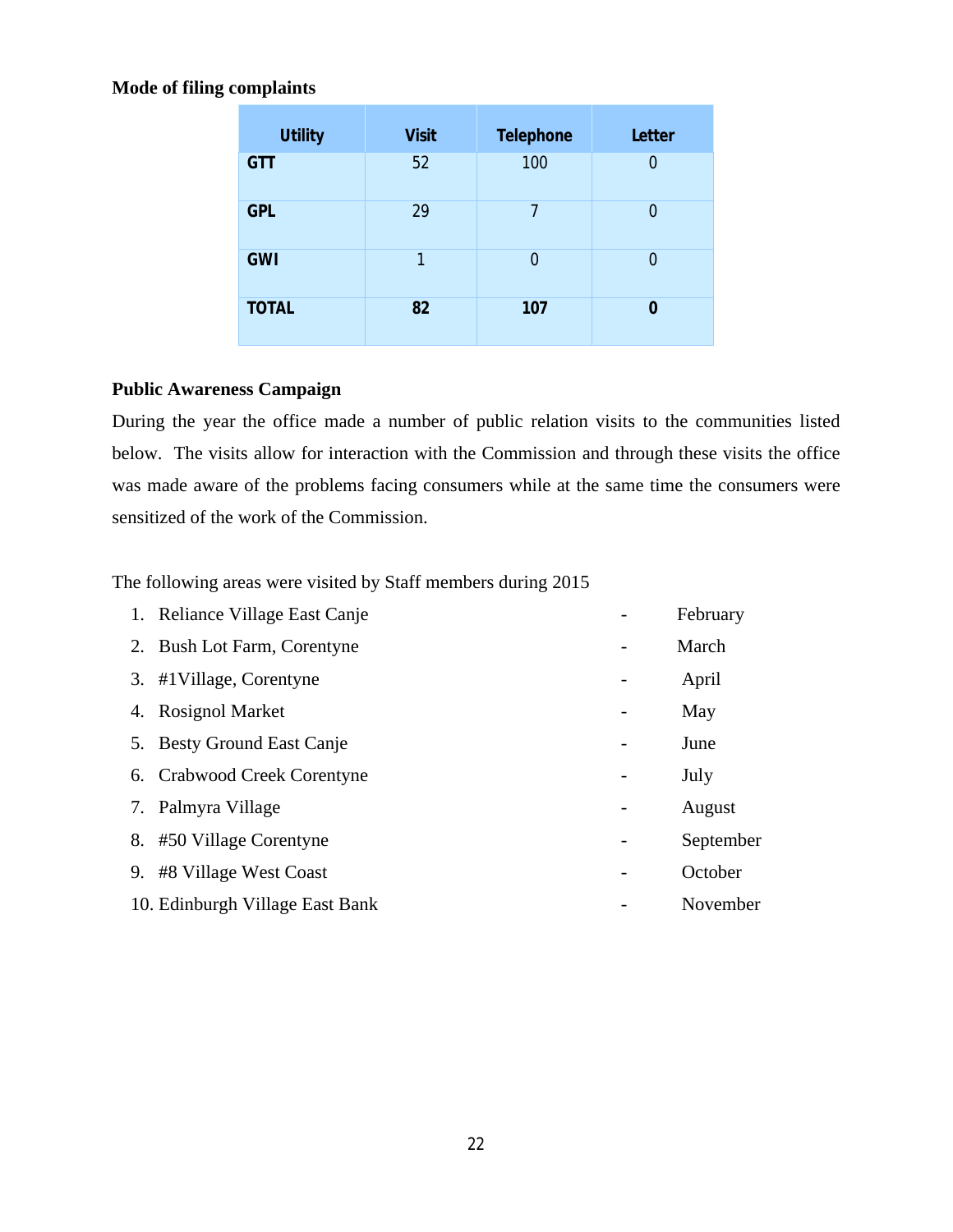The pictures below show Ms. Monique Welch and Ms. Sindamanie Veerasammy of the Berbice Office conducting consumer awareness programmes in Regions 5 and 6.





## **Development**

Staff members of the Berbice office participated in training sessions and workshops which were beneficial to staff enhancement. Listed below are the programs staff members were involved in:

- ∑ Strategic Planning Workshop
- Office Etiquette
- ∑ Work Attire

## **Conclusion**

Overall this year was relatively good; the office has seen 80% of the complaints received against the utilities being resolved. The unresolved complaints will be pursued vigorously so as to bring closure.

The Division will also continue its public awareness drive in 2016 to ensure that consumers can ventilate the issues and concerns they have with respect to the services provided by the operators.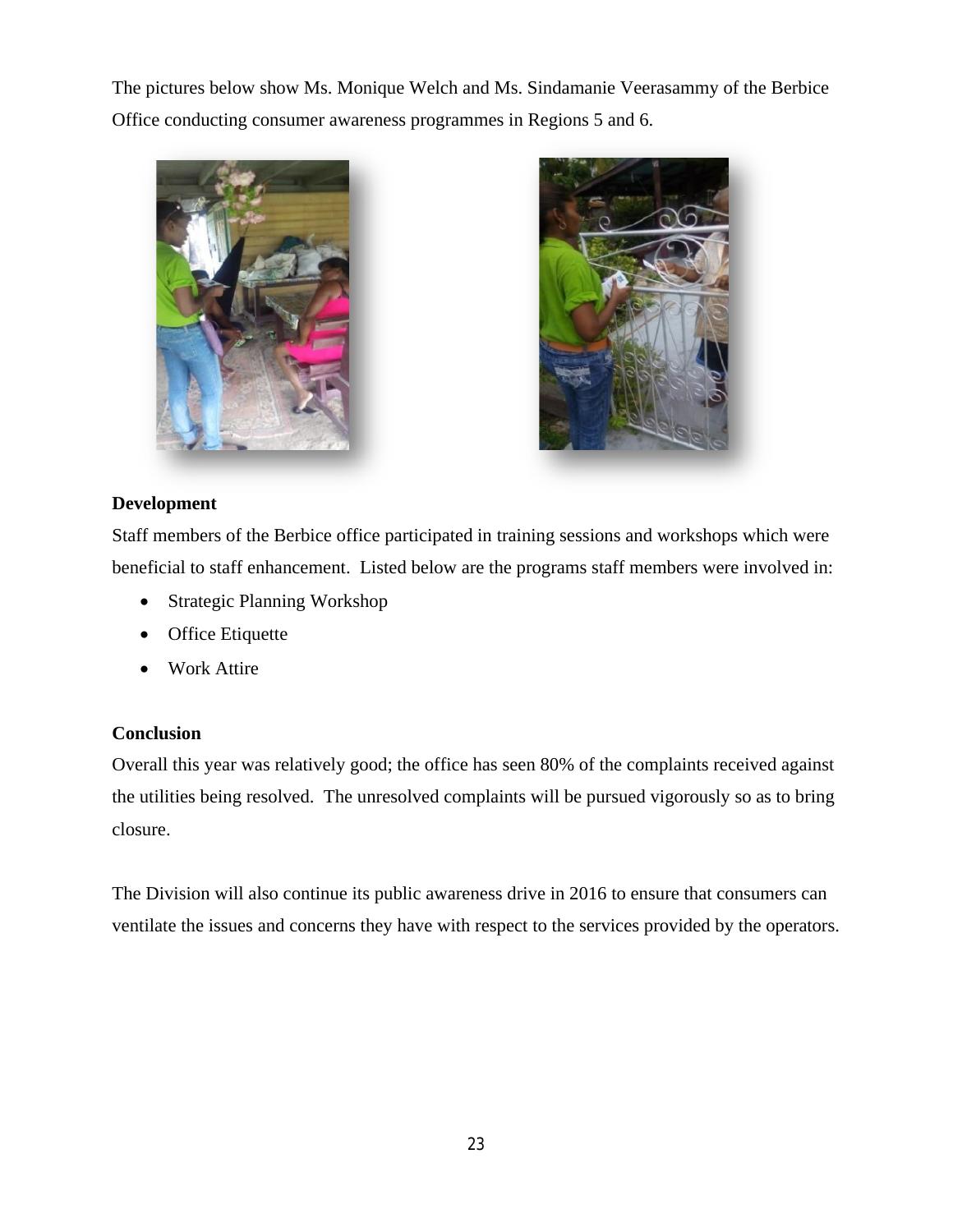#### **ENGINEERING DIVISION**

Nikita Somwaru – Engineer



The year 2015 had its share of challenges and achievements. The Commission continues to engage the utilities to address issues that affect consumers and to establish systems in order to ensure that utilities deliver the quality of services which they are required to deliver consistent with their respective licences.

#### **Telecommunications**

#### **Spectrum**

Guyana mobile operators remain rooted in the second generation (2G) technology. Most of the world, including some of the Eastern Caribbean territories have migrated to the third (3G) and fourth (4G) generation wireless technologies. The reason for Guyana's stagnation appears to be the contentious issue of spectrum granting to the operators to facilitate upgrades. The Commission would appreciate a resolution to this problem in the not too distant future.

#### **Fiber-To-The-Premises (FTTP)**

The Commission is aware that the Guyana Telephone and Telegraph Company (GT&T) has acquired the "**Gigabit Passive Optical Network (GPON)"** technology to replace the outdated Fixed Wireless Access (FWA) network. It was anticipated that the network when installed would have serviced the West Bank of Demerara, and the Essequibo Coast and Islands.

The tentative date for the inauguration of the service was the third quarter of 2013. However, GT&T, for some reason did not meet this timeline and to date the network is yet to be commissioned. In the meanwhile, some consumers in those areas are without landline service and other telecommunication services that come with the landline.

The impact on the existing and potential consumers has been frustrating. Many consumers who enjoy the FWA service complain to the Commission about the poor quality of service they are receiving while many potential consumers have been waiting for a number of years for a service.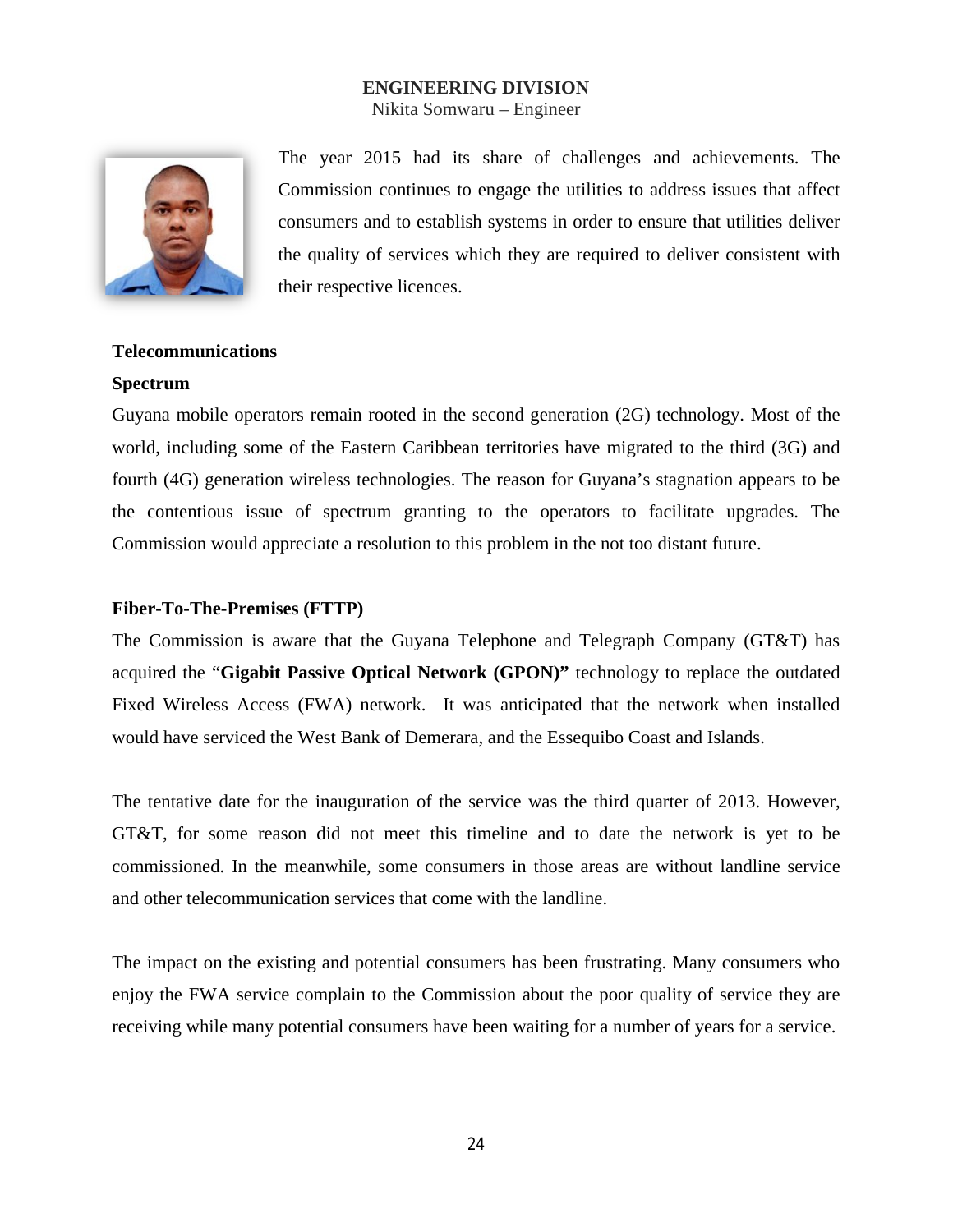GT&T seems to be in breach of its obligations under its licence with respect to providing a landline network nationwide and should make every effort to comply with its obligations and remedy this issue that has been festering for an inordinate while.

#### **Bandwidth (Internet Speed)**

The Commission notes GT&T's upgrade of internet speeds from 1Mbps to 10Mbps and for customers who were previously enjoying a 1Mbps service an upgrade of 5Mbps at no extra cost. Those wishing not to be upgraded to the new internet speed have had their service cost reduced by half, and those in possession of a 512Kbps service were automatically upgraded to 1Mbps at no additional cost.

The Commission commends GT&T on the step it took in improving consumers' quality of service. However, the Commission has been in receipt of a number of complaints alleging that the Mbps is below that which GT&T had undertaken to supply. While the company has been remedying these complaints the Commission's view is that once GT&T has committed to provide a service with stated conditions it should ensure it has adequate infrastructure to meet its obligations.

#### **Mobile Rates**

The Commission regularly monitors the mobile rates for both telecommunication operators - Guyana Telephone and Telegraph (GT&T) and Digicel so as to ensure that they are compliant with the rates as set out in the PUC's Orders. Our checks indicate no infraction of the Orders.

The Commission has been approving mobile promotional rates to both service providers for fixed periods. The promotional rates are a win-win for the parties. The consumers enjoy a reduction in rates and the companies benefit from an increase in goodwill and business.

#### **Guyana Water Incorporated (GWI)**

#### **Disconnections /Reconnections**

In our ongoing research the Commission became aware of the "**Rye Ball Valve"** that is used by international utilities in effecting disconnections/reconnections of consumers.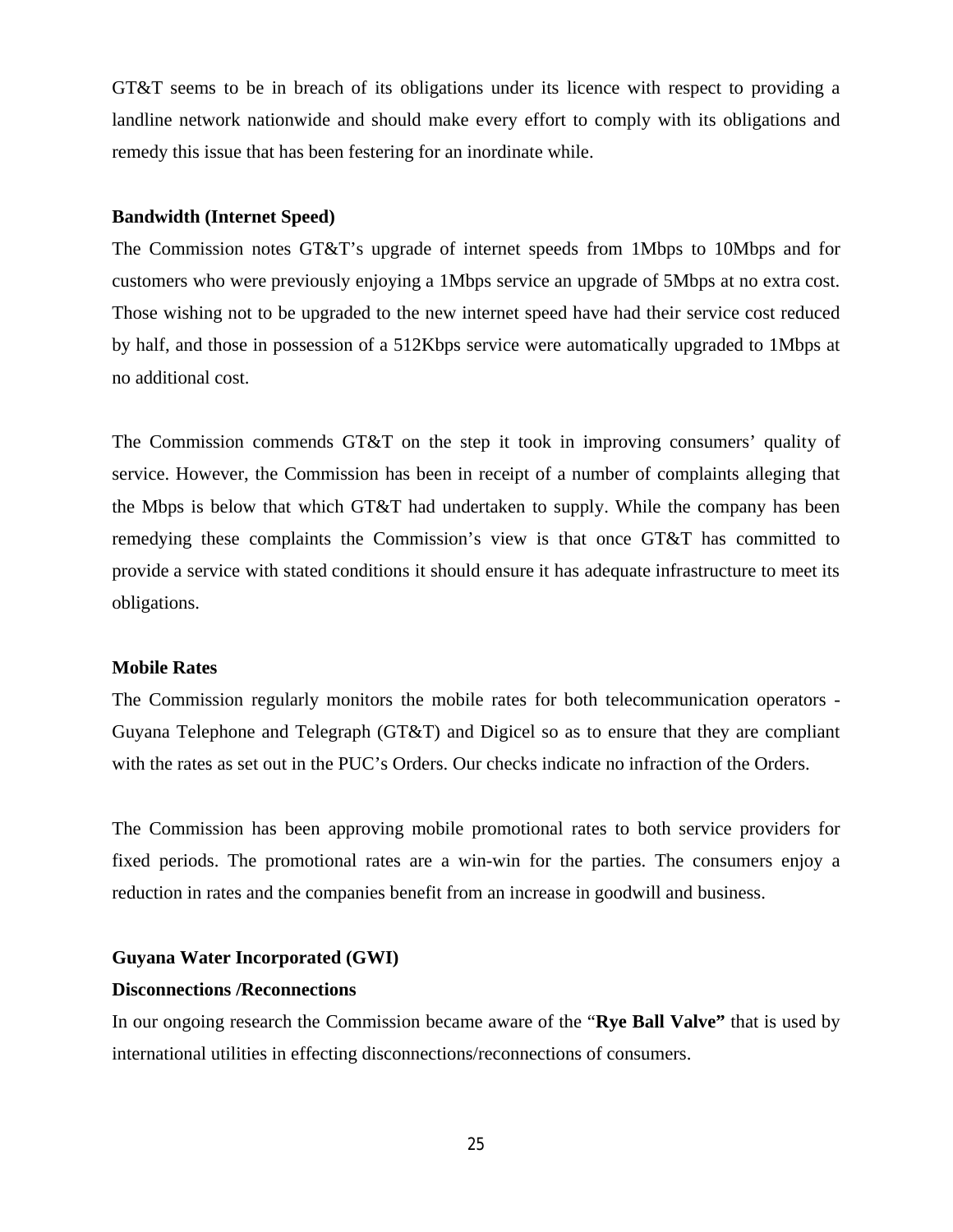Simply put, it is a right angle lockable ball valve that is attached to the consumers' main to effect a disconnection. It carries the added feature of a seal which when in place ensures that the consumer could only be illegally reconnected by breaking the seal. This acts as a deterrent to illegal reconnections which is a problem currently faced by GWI. The Commission has forwarded this information to GWI and hopes the Company may find it practical and useful.

#### **Water Testing**

The Guyana Water Incorporated submits to the Commission its monthly water quality test results. We randomly selected samples from twenty-four locations and compared the test results to the standard set by the World Health Organization (WHO). The company had committed to achieving the WHO bacteriological standards within six months for Coastal water supplies and within twelve months for Hinterland water supplies as stated in the GWI Licence which was issued on November 13, 2002. This Licence has since expired and the company and the stakeholder should make all efforts to ensure that the company is operating with a Licence.

The test results for pH, Iron, turbidity, aluminium, colour, chlorine residual, total coliform and faecal coliform were compared with the WHO standards. The results indicated that GWI was close to achieving all of the standards with the exception of faecal coliform. Faecal coliform by its very nature is hazardous to health and a greater effort is required by GWI to achieve compliance with this standard. The Commission is committed to monitoring the water quality standards.

#### **Electricity**

#### **Consumer Appliance Index**

When it has been ascertained that a customer is stealing electricity, GPL has the authority to act within its mandate that is spelt out in the Electricity Sector Reform Act (ESRA).

The ESRA empowers the company to back-bill customers for a determined period once they are caught stealing electricity. GPL has a chart that estimates the average monthly consumption per equipment used by a consumer and assumes this to be the level of consumption of each customer.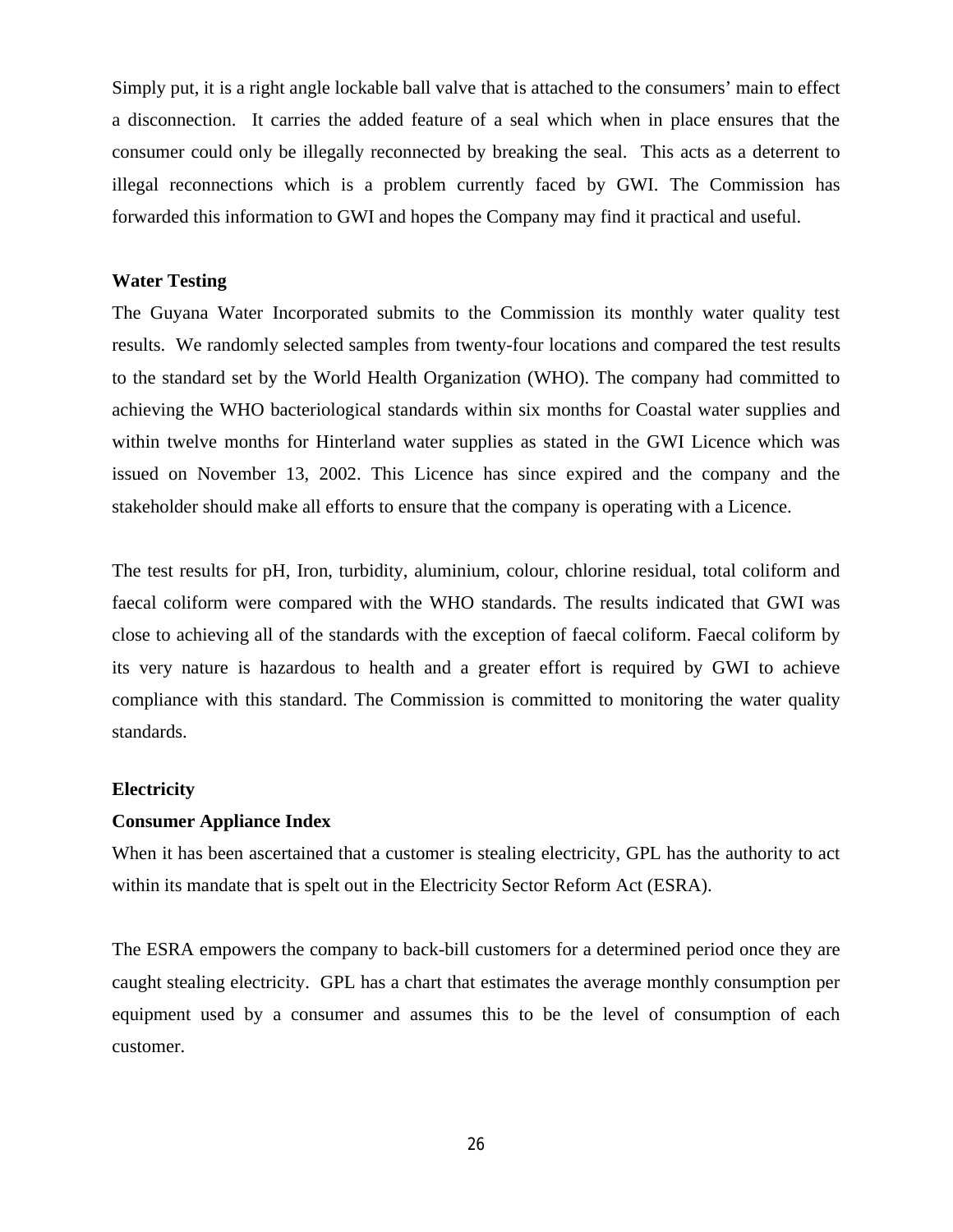The Commission has been reviewing GPL's list of estimates being used by the company for some time and is of the opinion that the consumption levels used are heavily weighted in favor of the company. It has been suggested that these estimates have similar patterns to a North American utility. If this is the case, empirical evidence suggests that electricity consumption in an affluent society will be higher than in a developing country and therefore any methodology on this basis will be flawed from the inception.

Reviewing GPL's consumption index, there is an assumption that a consumer utilizes a microwave for 30 hours per month or 1 hour per day. The Commission research suggests otherwise. Based on its own research it has prepared a list of consumption per equipment on what it believes may be fair to both the service provider and the consumers. Further, the Commission has compared these estimates to those in use by the Regulated Industries Commission of Trinidad, (RIC) and has found that our estimates closely relate to theirs. The table below shows GPL's estimates, the Commission's estimates and the RIC's estimates.

|                                | <b>GPL</b>     | <b>Commission</b><br>Test | <b>Regulated</b><br><b>Industries</b><br>Commission |
|--------------------------------|----------------|---------------------------|-----------------------------------------------------|
| <b>APPLIANCES</b>              | kWh            | kWh                       | kWh                                                 |
| Blender                        | 5              | 0.12                      | 0.8                                                 |
| Cake Mixer                     | $\overline{4}$ | 0.12                      | 0.4                                                 |
| Computer system                | 30             | 6                         | 4.5                                                 |
| Electric Fan                   | 12             | 14.4                      | 1.8                                                 |
| Electric Hair Dryer            | 4              | 1.2                       | 2.0                                                 |
| Electric Iron                  | 17             | 1.68                      | 2.0                                                 |
| <b>Electric Kettle</b>         | 11             | 6.6                       | 5.0                                                 |
| <b>Electric Water Pump</b>     | 30             | 16.4                      | 11.9                                                |
| <b>Energy Saving Bulb</b>      | $\overline{4}$ | 2.4                       | 3.1                                                 |
| Fluorescent lamp 20w           | $\overline{4}$ | 4.2                       | 4.8                                                 |
| Fluorescent lamp 40w           | 8              | 7.8                       | 9.6                                                 |
| Incandescent<br>lamp<br>(100w) | 12             | 11.7                      | 24.0                                                |
| Microwave Oven                 | 30             | 0.12                      | 4.0                                                 |
| Refrigerator                   | 90             | 58.2                      | 54.0                                                |
| Television                     | 30             | 7.2                       | 18.0                                                |
| Toaster                        | 34             | 0.3                       | 4.0                                                 |
| <b>VCR/DVD</b>                 | 5              | 0.4                       | 0.1                                                 |
| <b>Washing Machine</b>         | 19             | 0.52                      | 2.0                                                 |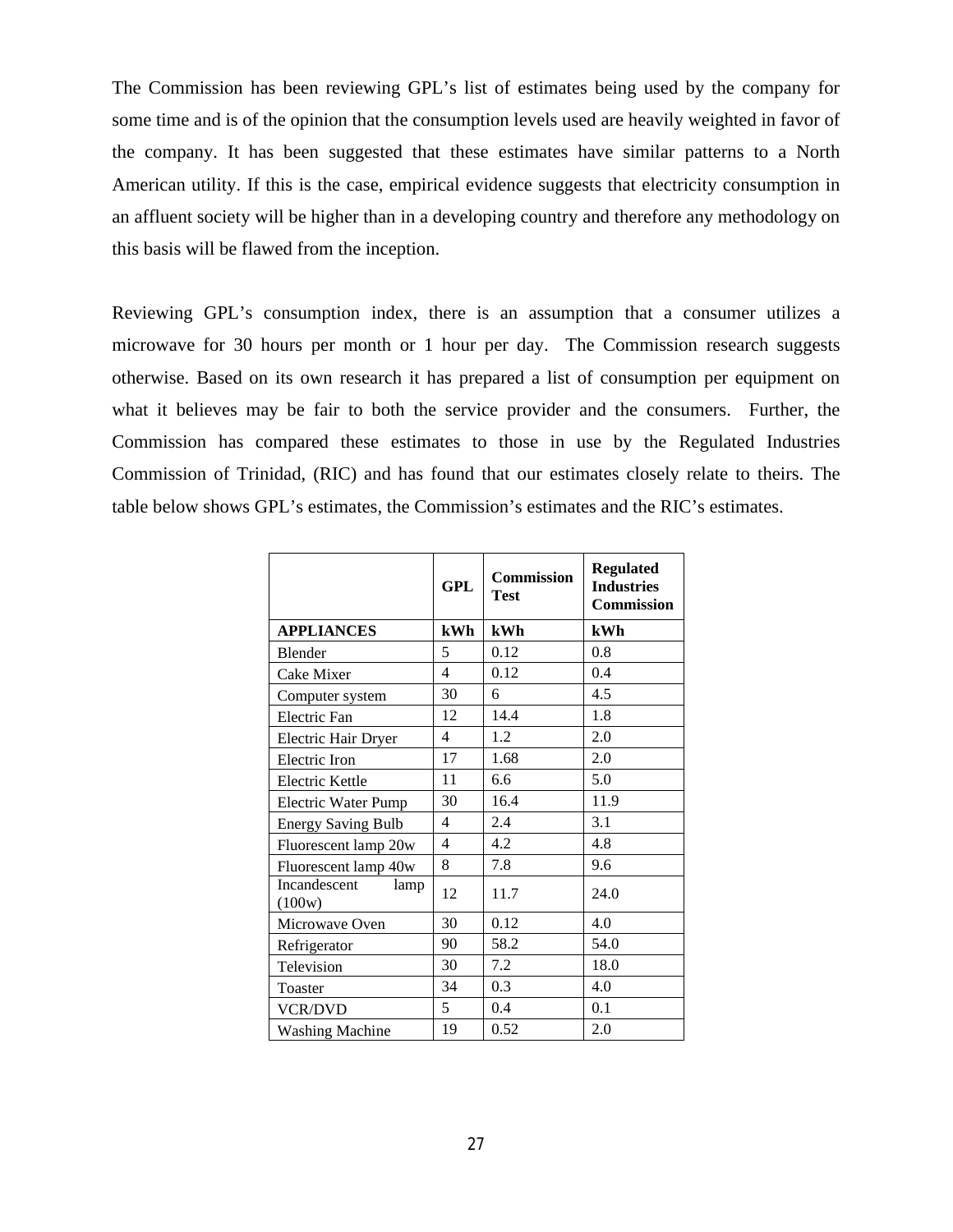The Commission intends to take up with GPL this matter with the aim of reviewing the estimates used by the Company.

#### **Meter Configuration**

The Guyana Power and Light has a surplus single phase three wire 240 volt meter that can be reused by reconfiguring the connections in the meter box, so that the meter would be compatible with the residential single phase two wire 240 volt network that generally carries a multiplier of one. In this conversion, the actual meter will not be altered.

The way this works is that the single phase three wire meters are primarily used on the 120 V line to neutral, 240 V line to line (3 wire) 240 V network as shown in Diagram one (1). This is where current will flow through coils one (1) and two (2) respectively and the meter will record with an approximate one hundred percentage of accuracy. In Diagram two (2) showing the conversion; this is where current will flow through coil one (1) and not coil two (2). However when the conversion is completed, the meter will record an approximate fifty (50) percent of the consumers' usage. GPL therefore, will have to apply a multiplier of two to accurately record consumer usage.



Diagram 1 Diagram 2

The Commission has received complaints from consumers who have noted that there were changes in their billing. The Commission has investigated these complaints and found that the meters accurately recorded a consumer's usage. We have explained to consumers the reason for the change while at the same time reassuring them that their consumption was accurately recorded. However, more is required to be done by GPL to assuage consumers' fears that they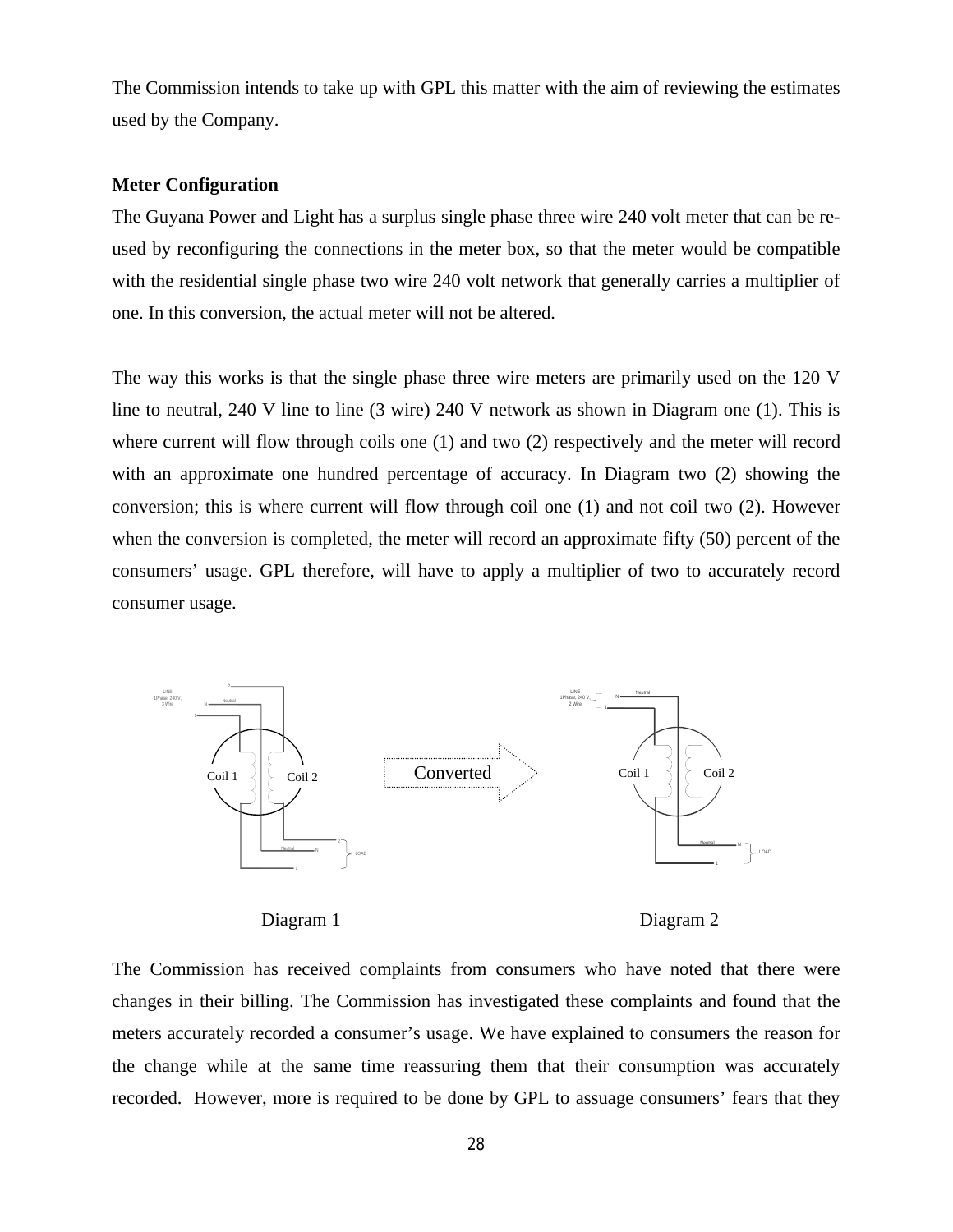are not being over-billed. The Commission has written GPL in this regard to be advised on the procedures taken to advise consumers on the operation of these meters and to provide the Commission with a list of the meters issued and those in stock.

#### **Inverter Appliances**

Technological innovations that involve the efficient use of energy remain ongoing. The Commission wishes to focus on appliances using the inverter technology. Simply, because of its unique configuration of the inverter units, it uses less power than the non-inverter units, whilst giving the same energy output as the non-inverter units. Consider for example two air conditions rated at 8000 Btu, one the inverter and the other the non-inverter, the compressor motor of a noninverter air conditioner only operates at a maximum capacity, or is switched off altogether. This leads to unnecessary electricity consumption and higher electricity bills.

The inverter air conditioning units have increased efficiency in contraction to non-inverter air conditioners, extended life of their parts and the sharp fluctuations in the load are eliminated. This makes the inverter air conditioners units quieter, and lower operating cost. The inverter air conditioners units might be more expensive than the non-inverter air conditioners, but this is compensated by lower energy bills. The payback time is approximately two years depending on the usage.

The Engineering Division will continue to monitor the technical components of the operators in 2016. This is with the view to ensure that consumers stand to benefit from the changes in technology and are being treated fairly by all public utilities under the Commission's jurisdiction.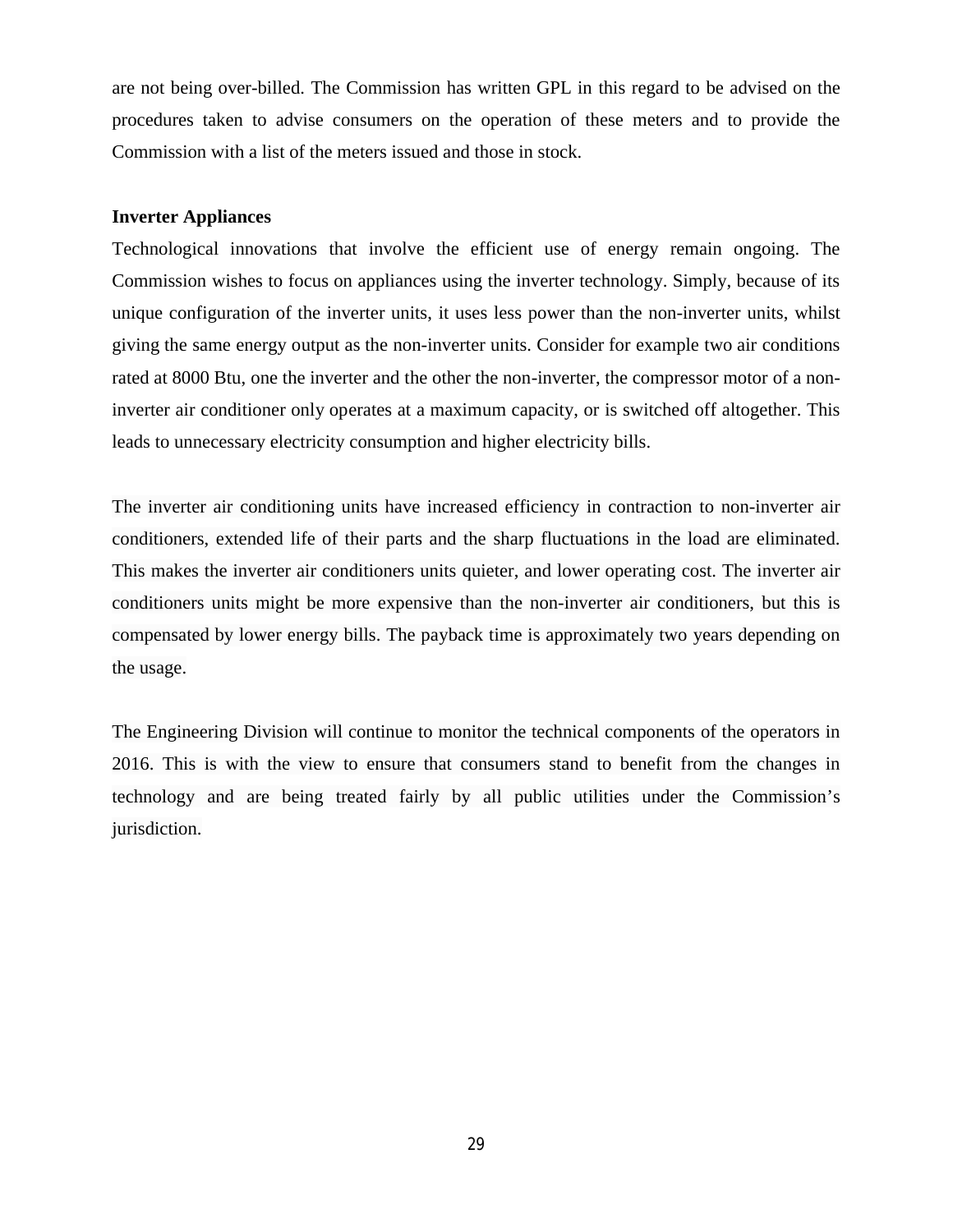#### **FINANCE DIVISION** Moorsalene Sankar – Financial Analyst I

#### **Guyana Power and Light (GPL)**



The absence of a Board of Directors for over seven months resulted in non-receipt of information for 2015 that the company is mandated to send to the Commission on a quarterly basis. We are uncertain whether the company operated with an approved Development and Expansion Plan that is required under Section 38 of the Electricity Sector Reform Act. Reduction in oil prices that began in 2014 and continued throughout 2015 allowed for a reduction of tariffs by ten percent while

still allowing the company to earn a profit in excess of its approved rate of return.

#### **GPL'S Five Year Development and Expansion (D & E) Programme:**

In 2015, GPL had not delivered to the Commission in accordance with Section 38 of the Electricity Sector Reform Act:

- $\triangleright$  An Annual Sustainability Program.
- $\triangleright$  A Five Year Sustainability Programme that is revised on an annual basis.
- $\triangleright$  A report by GPL on how it intends to meet the demand for power over the next fifteen years.

If there is no approved 2015-2019 Development and Expansion Plan the Commission would be unable to measure GPL's performance against set standards for 2015.

## **GPL's Financial Results**

The price of oil is a significant factor that determines GPL's operating costs. Steep reduction in oil prices in the latter half of 2014 that continued throughout 2015 offered a measure of respite to the company. The company's earnings in 2015 were significantly above its approved rate of return. We believe that a resurgence of oil prices is unlikely to hit the heights it once did and may eventually settle at around US \$60 to \$70 a barrel in the long term. At this price, GPL should still be able to operate at a profit until the advent of hydro electricity or any other additional provider that is expected at some future time.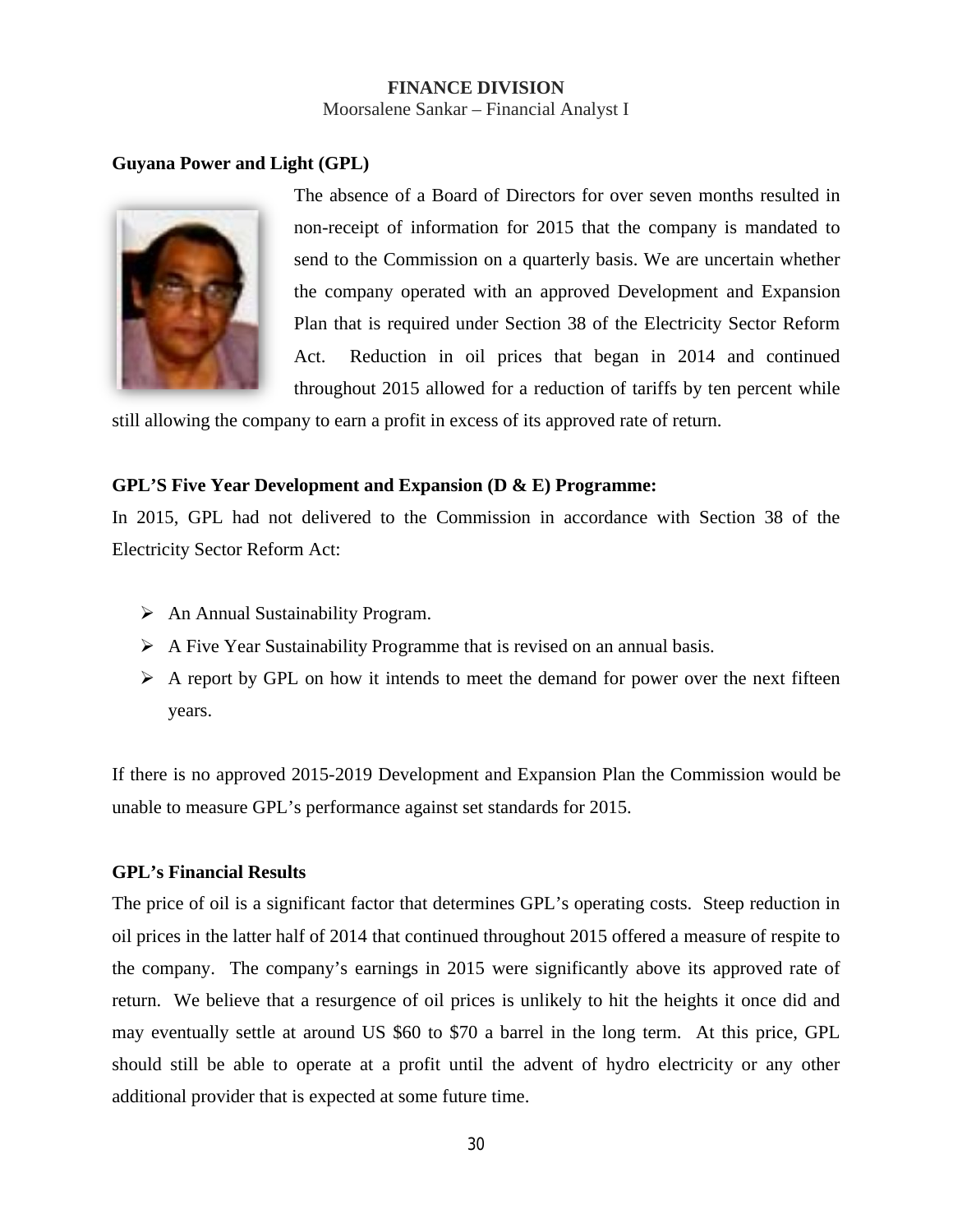At the end of 2015, GPL's non-current related party debts stood at approximately \$31 billion. Related party debts are debts owed by GPL to the Government and Government related agencies. It is the Commission's suggestion that the shareholders review this debt and make a decision on it going forward. Restructuring of GPL's balance sheet is now worth considering as the company appears to have returned to sustained profitability.

#### **Interim Fuel Rebate**

On the 9<sup>th</sup> of February, 2015 the company filed an application with the Commission requesting a 10% interim fuel rebate across all tariff categories from the month of March 2015. The application was approved by the Commission.

#### **Operating Standards and Performance Targets (OSPT)**

On the  $4<sup>th</sup>$  of October, 2010 GPL's license was expanded to include Operating Standards and Performance Targets.

There are eight service standards with predetermined targets that GPL is expected to achieve. If the Commission finds that the company has failed to meet its operating standards and performance targets as provided for in its Development and Expansion Plan it may impose monetary penalties upon the company in an amount not to exceed 25% of the total value of the dividends payable to the company's shareholder(s) for such calendar year. This is in accordance with the license and applicable law. The Commission is mandated to publicly report on GPL's performance not later than April  $30<sup>th</sup>$  in each calendar year on the previous year's performance. In March 2015, the Commission held a public hearing and the company reported on its performance for 2014. Based on the findings of the Commission, the PUC issued Order 2 of 2015. The Order is posted on the PUC's website and may be accessed at [www.puc.org.gy.](http://www.puc.org.gy/)

The Commission concluded its report by noting that GPL's execution of the Operating Standards were at an acceptable level and there was no need for implementing a penalty.

The Commission however, remains concerned with the high level of system losses. Although the standard was met, we have reservations on whether GPL was challenged to bring its entire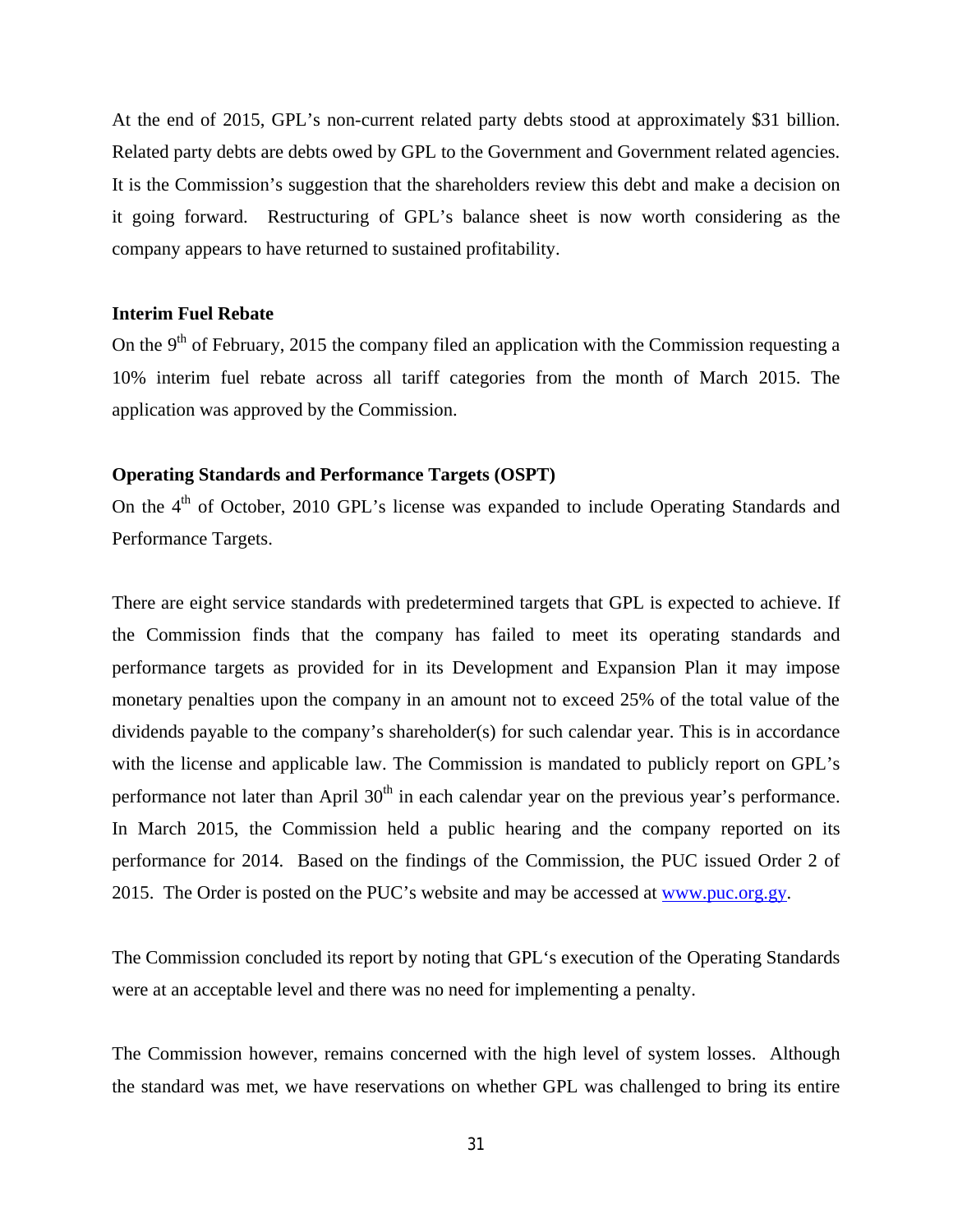management efforts to bear in achieving this standard. In its 2012 – 2016 Development and Expansion program, GPL has projected that in 2014 system losses would be reduced to 24.85%. However, in its 2014 – 2018 Development and Expansion Program, it revised its 2014 system losses projection to 30.9%; an increase of approximately 6% on its earlier projection.

#### **System losses**

System losses continue to be a burden to the Company and seem set to continue at unacceptable levels in the foreseeable future. The Commission has recognized that a solution to this problem requires significant cash inflows that the company is unlikely to generate from its operations in the short term. It is therefore incumbent that a way be found to make the necessary resources available to the company so that this perennial problem can be addressed. It is worth noting that since the incorporation of GPL in 1999, system losses have been calculated to be in excess of seventy billion dollars and still counting.

After a period of inactivity GPL intends to recommence the issuing of prepaid meters to consumers applying for a service. The Commission has no problem with this. Some time ago we had written to the company pointing out that the average consumption of a Rate "A" prepaid consumer was significantly lower than a Rate "A" consumer using the electromagnetic meter. We invited a comment from the company with respect to our observation. None was forthcoming. We are uncertain what the present position is not having received any reports from the company during 2015. Significant by-pass of prepaid meters increases system losses.

GPL's return to profitability has significantly improved its liquidity position. The Commission would suggest that as a matter of policy the company uses its excess liquidity to begin upgrades to its transmission system so as to reduce technical losses. We are of the opinion that the payback on this investment would be worthwhile.

#### **Purchasing of Power from Independent Power Producers**

The Commission is uncertain where the company stands with respect to independent power producers that may at future date supply power from either hydro or wind or both to the company. In previous reports we had cautioned that the commitment given by the company to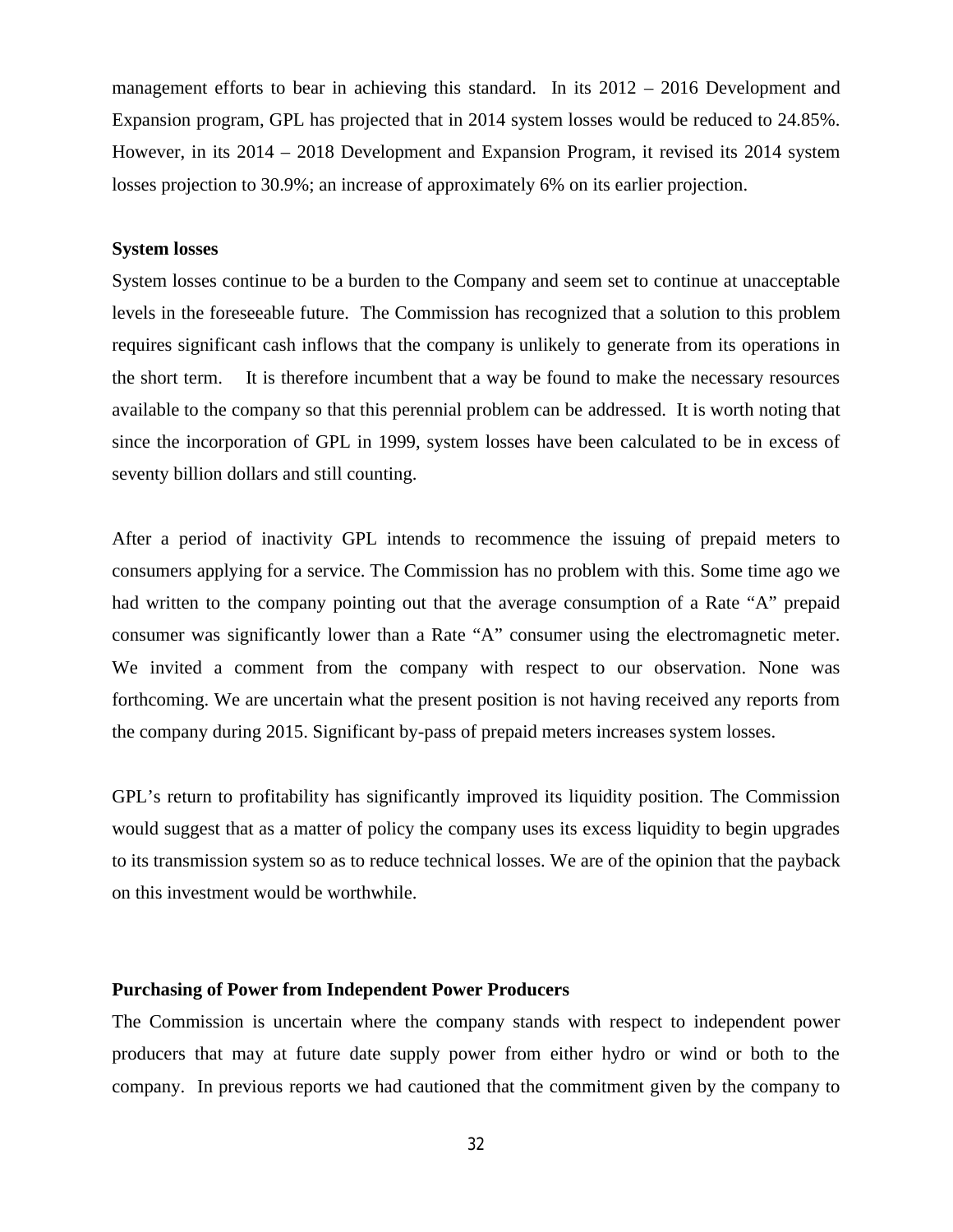purchase all of the power provided by the Amaila Hydro Independent Power Producer may not be in the best interest of the company. Our caution was made on the premise that:

- a) The terms and conditions of the hydro independent power producer were likely to stipulate that the company would purchase all of the power produced from the hydro project (140MW).
- b) That the company may enter into a contract with a wind farm provider to purchase all of the power produced.

We based our concern on the following:

- a) The company's 24 hour power demand on week days
- b) The company's 24 hour power demand on weekends and holidays.

These suggest that the company, if it entered into contracts with the respective independent power producers may be paying significant sums for unproduced power.

Our concern is what happens if a hydro project comes on stream within the next 5 years? Would the company be able to use all of the power that will be generated from both Independent Power Producers?

Although no approach has been made to the Commission, press reports suggest that there may be tentative discussions with an Independent Power Producer to supply electricity from a wind farm.

The Commission suggests caution. The company needs to ascertain the power demand over a determined period and then craft a plan to acquire a supply of power at the lowest economic cost. It may then at that point enter into negotiations with potential suppliers.

#### **Telecommunications**

It was a fair year for telecommunications with investments continuing to be made in the sector. From statistics and analyses it appears that voice services are close to saturation after impressive growth from 2007 onwards. Room for growth in the data market is evident and it can be anticipated that emphasis would now be placed by the service providers in this sector. The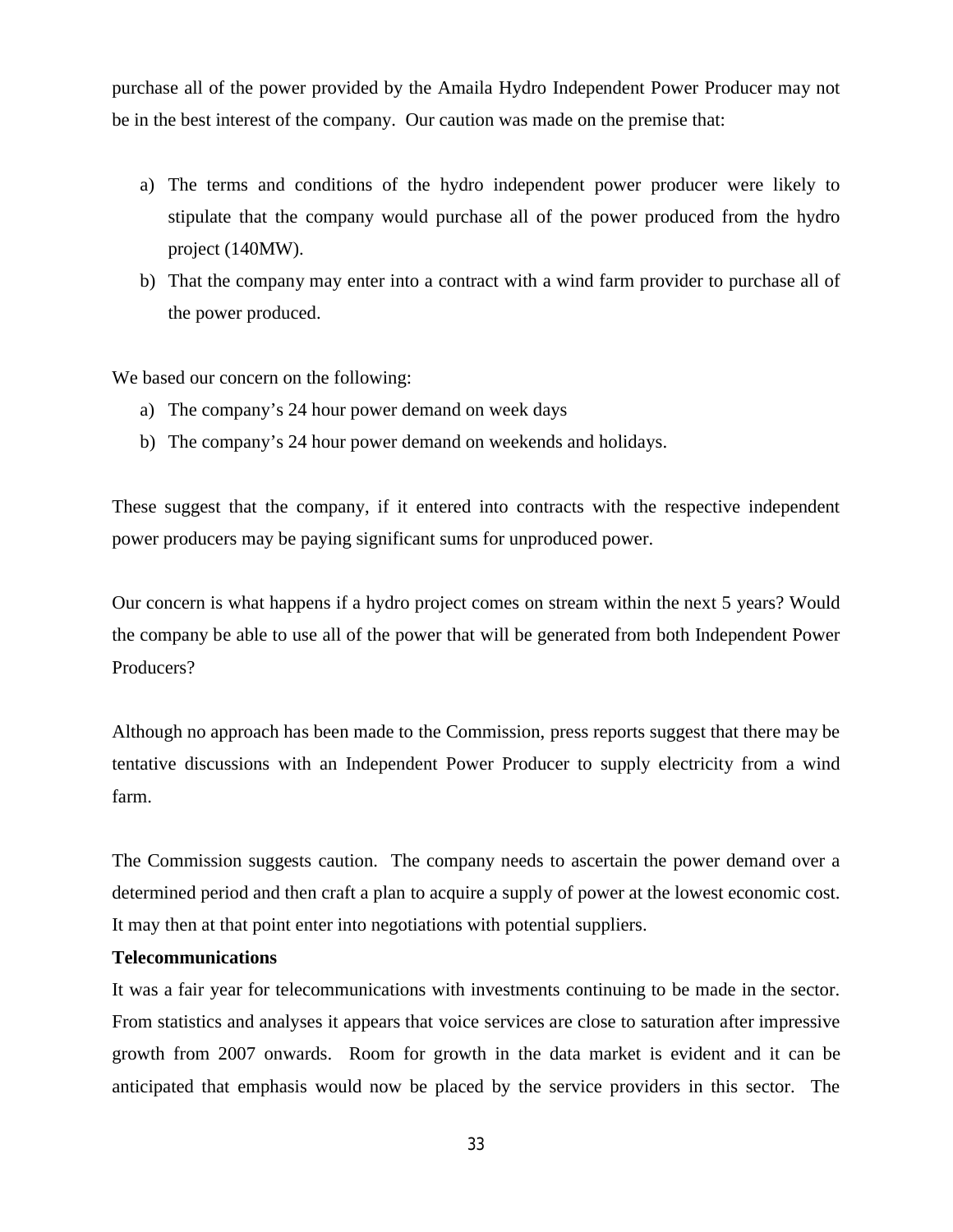failure by the authorities to bring into law the Reform Sector Reform Bill tends to be a source of frustration to the industry.

#### **Guyana Telephone and Telegraph's Tariff Application**

On the 1<sup>st</sup> July, 2014 the Guyana Telephone and Telegraph Company Limited (GT&T) made an application to the Commission for tariff increases for a number of its landline services, a net reduction in outbound rates and the introduction of tariffs for directory services and E1 lines. In its application GT&T used the audited financial statement for the year ended 2011 as its test year. The test year showed that the profit earned in that year was below the 15% threshold on capital dedicated to public use. GT&T 's agreement entitles the company to a return of not less than 15% on capital dedicated to public use, hence the filing. The varying increases/decreases applied for in its filing were anticipated to take the company's earnings to the 15% threshold on the capital dedicated to public use. A number of hearings were held to determine the application. After a careful consideration of the facts presented by GT&T, the Commission rejected the tariff application in its entirety. GT&T has challenged the Commission's Order (Order 1 of 2015 which may be viewed on the Commission's website at www.puc.org.gy and has taken the matter to the Court of Appeal. A date is yet to be fixed for the determination of the matter.

#### **Telecoms Reform Sector Bill**

The Telecoms Reform Sector Bill that was expected to be passed during the life of the tenth Parliament lapsed, following the proroguing and subsequent dissolution of Parliament. It was anticipated that the Bill would have been passed into law during the latter half of the year following the inauguration of the eleventh Parliament. This has not happened. The Bill, when passed into law, is expected to end GT&T's monopoly on landline and international services and open the Telecoms market to competition. The length of time it is taking to have the Bill passed into law must be a source of frustration to the major service providers in that it creates uncertainty in planning. The Commission can only hope that the Bill becomes law in the not too distant future.

#### **Investment in the Telecoms Sector**

Investment in the Telecoms Sector continues to be positive. The result of this is that the operations of the two major service providers continue to extend outwards and currently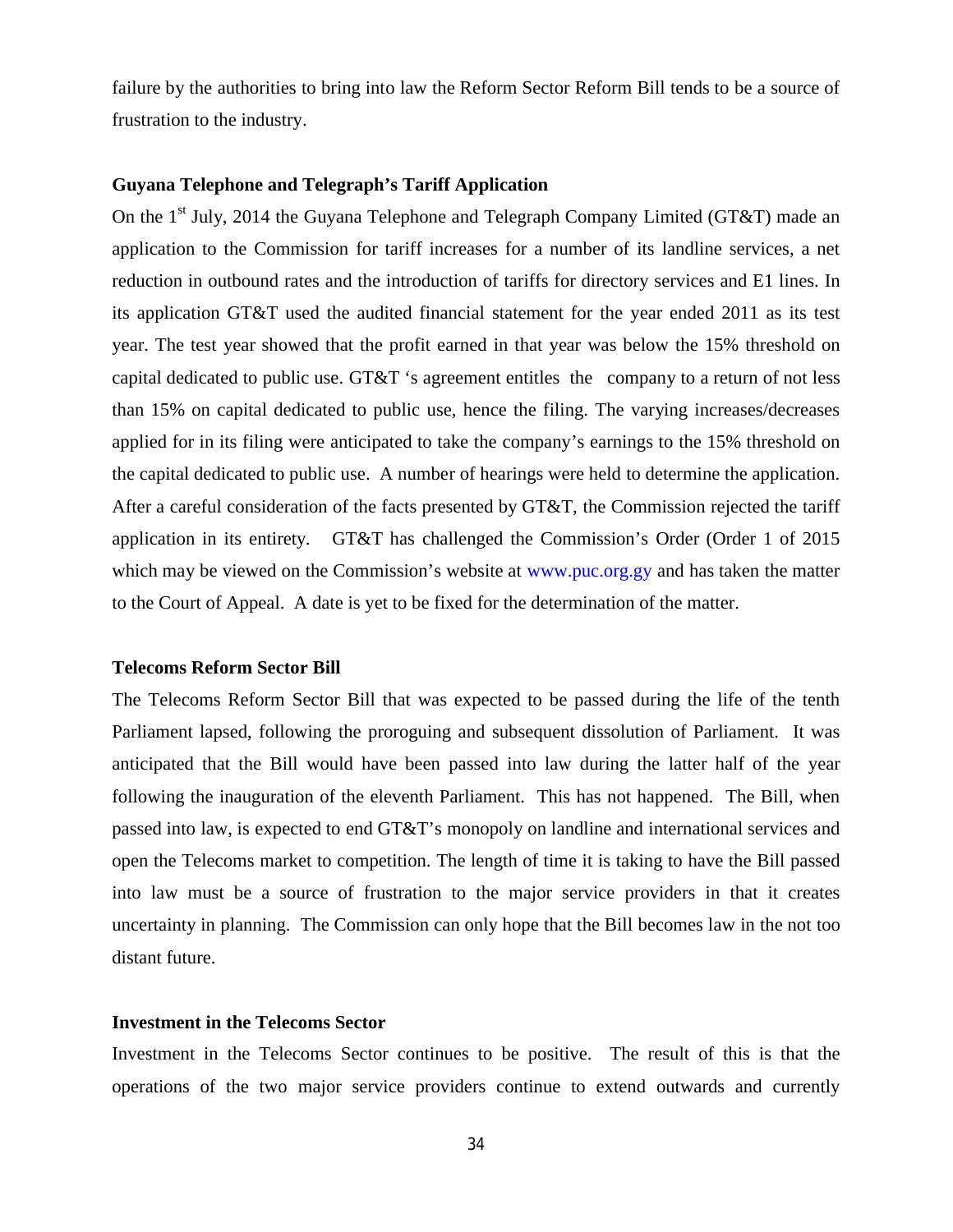approximately 95% of citizens can acquire a service where they live and work. Both companies have now moved closer to achieving universal service.

#### **Services:**

#### **Mobile:**

At the end of 2015 the number of active mobile phones was 553,519 a decrease of 15,146 over the previous year. The penetration rate based on a population of 775,000 is 71%.

Presently Guyana's mobile service remains rooted in second generation technology while the rest of the world has moved on. The reason for this may be that telecom operators are unable to upgrade their services because of a lack of requisite spectrum. The Commission urges that the relevant stakeholders review spectrum allocation and resolve this matter in a timely manner.

The annual revenues generated from the mobile segment of the Telecoms operations, that are foreign owned are significant. We believe that at this point mobile usage and the cost that attends it may be a strain on many consumers' budgets. Moreover, with the anticipated coming into law of the Telecoms Reform Sector Bill and the anticipated upgrades to existing mobile services it is envisaged that the mobile market may continue to grow in dollar value. In the final analysis, it comes down to a matter of choice among the populace - whether to give up essentials in our daily lives so as to enjoy the use of mobile services and the satisfaction derived from its use.

#### **Landline:**

At the end of 2015 the number of active landline services was 154,057 (159,729 in 2014). This gives a penetration rate of approximately 20% assuming a population of 775,000. Minutes of use in 2015 were 791 million compared to 853 million in 2014. The average annual minute of use per line per consumer in 2015 was 5,134; in 2014 the average was 5,340. It is probably the first time in the history of the company that landline services fell year on year.

The growth of alternative voice and data services has led to a decline in the landline service worldwide. Since there appears to be no alternative plan to stop this decline, it is possible that in the fullness of time this service may be phased out worldwide.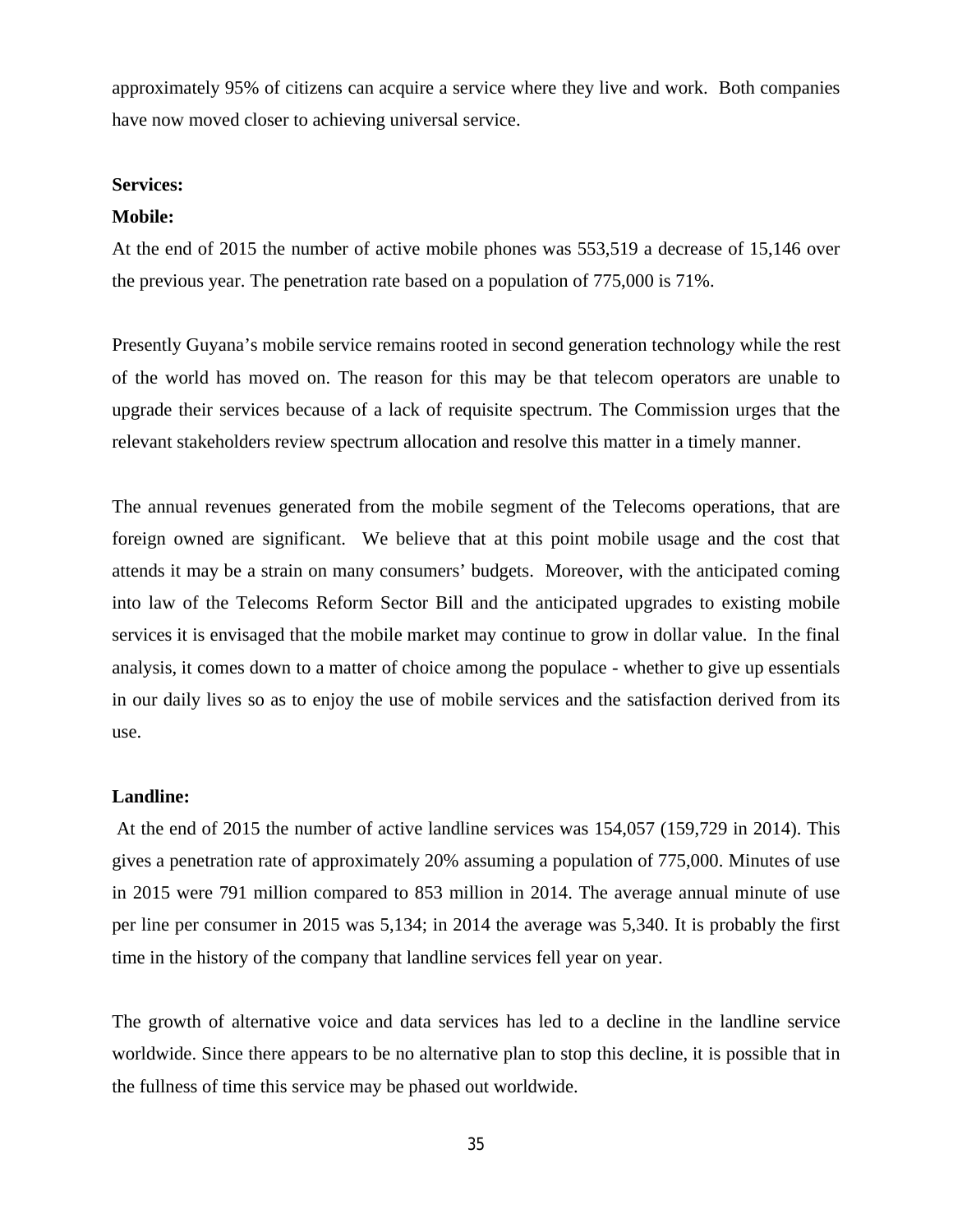The continual fall in landline minutes may be attributable to consumers' preferred choice for the short messaging (SMS) and mobile services. GT&T had reported that although it continues to invest in the landline segment of its business there had not been commensurate growth in minutes.

#### **Inbound calls**

Inbound international traffic originating from foreign countries to Guyana fell in 2015 by 3% when compared to the previous year. In 2015 inbound minutes were approximately 63 million and in 2014 approximately 65 million. The reduction in minutes is not indicative of a decline in international traffic but rather, may be due to a number of emerging technologies that allow for the by-pass of GT&T"s international gateway.

#### **Outbound International**

Outbound international minutes (i.e. calls originating from Guyana to overseas destinations) decreased from approximately 46 million in 2014 to approximately 37 million in 2015. Over the years this segment of GT&T's operation has been challenged by calls made through Voice over Internet Protocol at a fraction of PUC's approved outbound rates. Outbound rates were last approved by the Commission in 2002 and these rates are simply no longer competitive given the emerging technologies that are now widely used throughout the country. As a result, GT&T was forced to review its rates in an attempt to retain market share. The review was done through GT&T's approved promotions that have reduced international rates significantly. The promotion has been in existence for over two years. This is an untidy arrangement and there is recognition that there needs to be a review of current outbound rates by the Commission.

A point of note is that internet cafes operate throughout this country unregulated. They pay no corporate or value added taxes to the Guyana Revenue Authority. GT&T and the country are therefore disadvantaged against this competition. We believe that steps should be taken to have internet cafes regulated.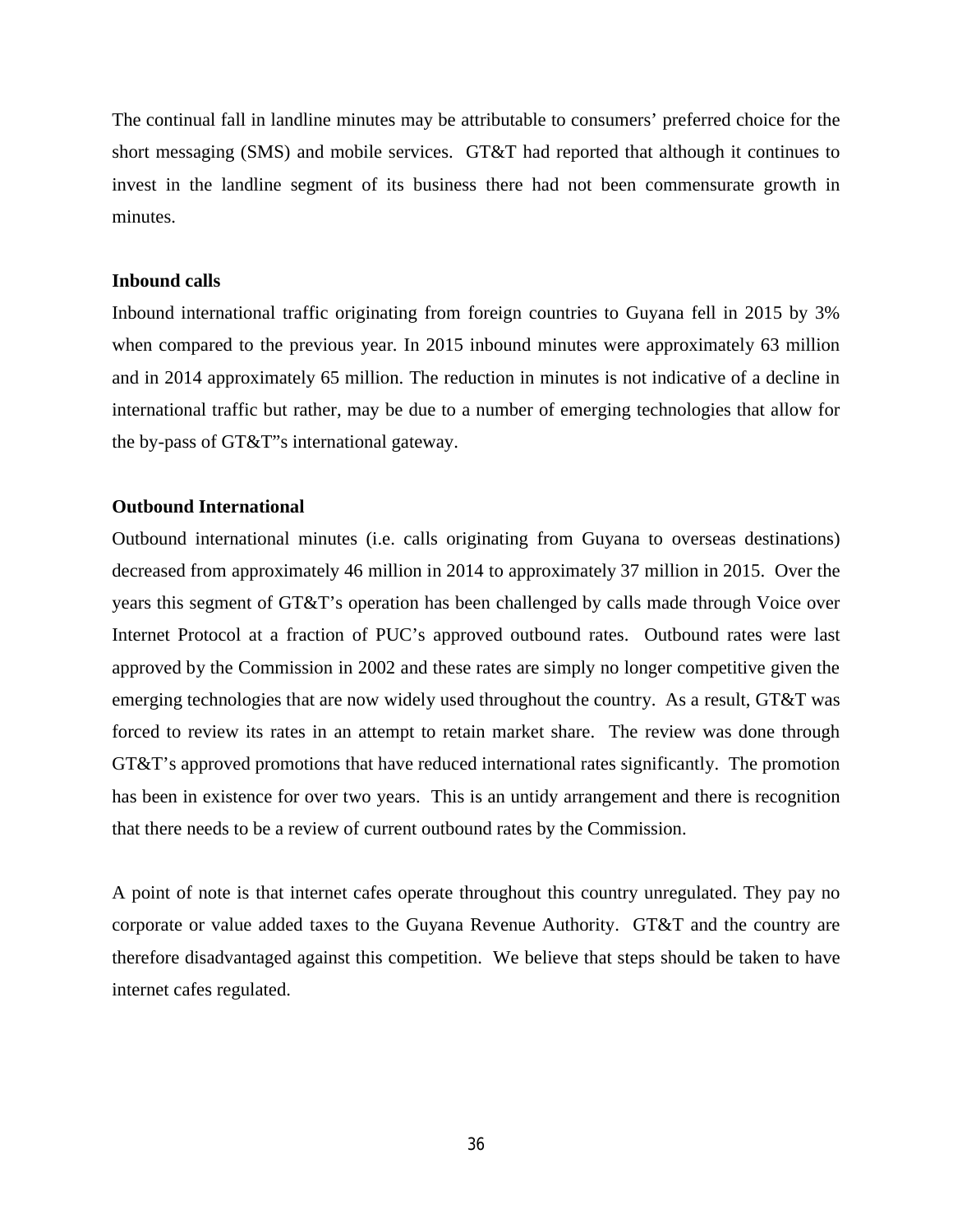#### **Short Messaging Services (SMS)**

Short messaging (text messages) has become very popular as a medium of communication nationwide. A feature of the SMS service is the "promotional" free daily texts that customers enjoy on both of the networks once a required amount of paid texts are made by the consumer.

For 2015 the number of paid and promotional text totaled in excess of 1.3 billion. On average, each mobile phone transmits daily 6.4 text messages to another party.

With the now popular usage of applications on smart phones which facilitate short messages, voice notes, instant carriage/transfer of videos and photographs, the SMS service may in time become less popular.

#### **Data Services**

There is evidence to suggest that the volume of data services is growing year by year. However the Commission does not currently have all the statistics at its disposal to measure this increase. Hopefully we would be in a better position to report positively in 2016.

#### **Guyana Water Incorporated**

The company continues to operate at unacceptable levels of inefficiency. Significant nonrevenue losses, the failure to implement the PUC's approved rates that should have been effective from the 1<sup>st</sup> July 2013, sustained annual financial deficits and the perennial problem of low collections relative to billings are major factors that characterized the company's poor performance.

#### **Non-Revenue Water**

Non-revenue water has been the company's nemesis for a number of years. While the loss cannot be definitively measured, it is generally thought to be about 50%. This means that 50% of the water produced yields no revenue to the company. Previous programs by the company to reduce non-revenue water have not met with much success.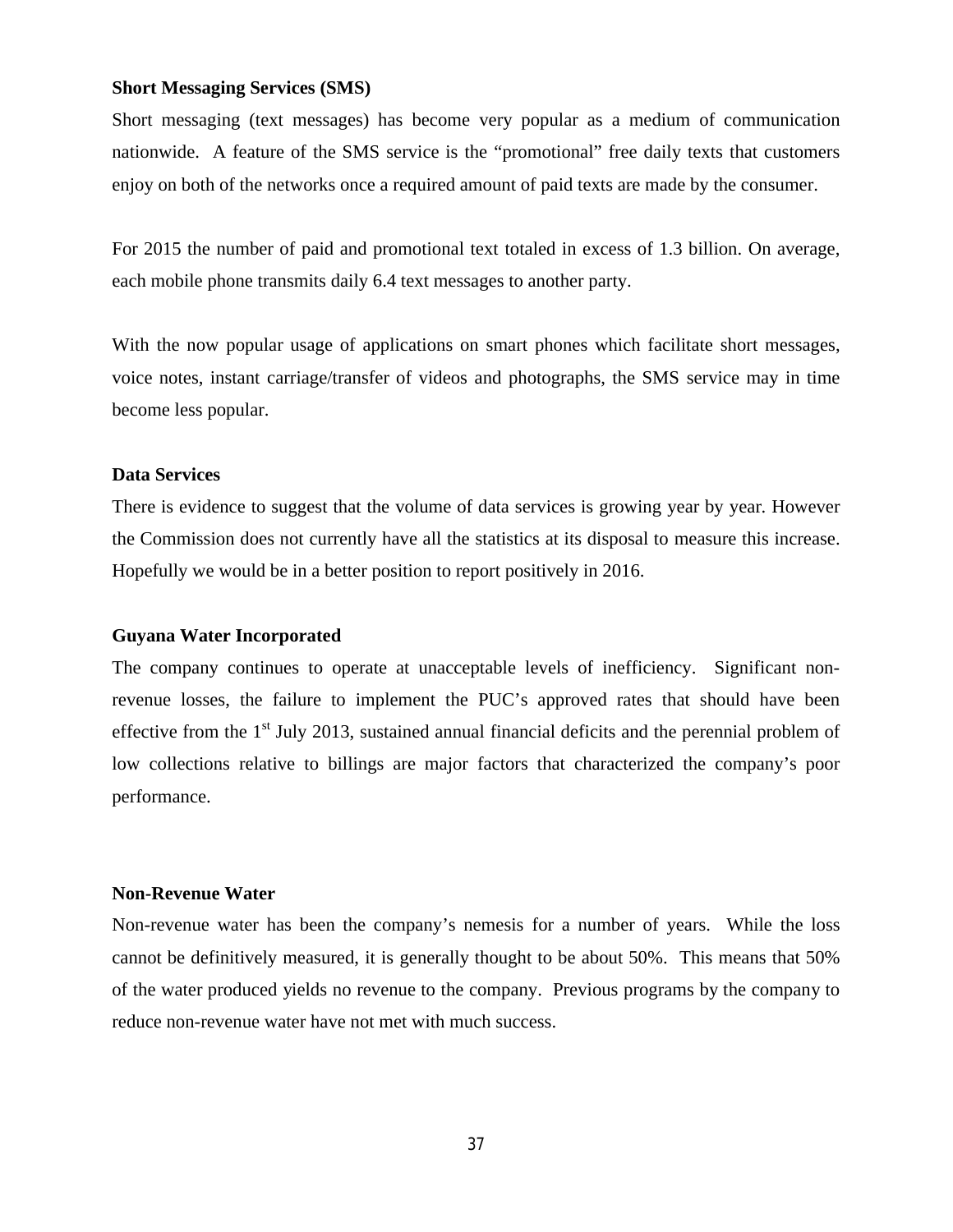A point of disquiet to the Commission is the average sum billed to consumers for each cubic meter of water produced. The table below sets out the billings, water produced and average sum billed for each cubic meter of water produced for 2015.

| <b>January to December 2015</b> |                                           |         |                                                                   |  |
|---------------------------------|-------------------------------------------|---------|-------------------------------------------------------------------|--|
| Billings $(\$)$                 | <b>Water production</b><br>(cubic meters) |         | Average billings per<br>cubic meter of water<br>produced for 2014 |  |
| 3,742,737,337                   | 123, 191, 521                             | \$30.38 | \$27.20                                                           |  |

GWI's current tariff rates range from \$60 to \$110 per cubic meter with a weighted average of approximately \$75 per cubic meter. The fact that GWI bills approximately \$30 per cubic meter of water shows the impact non-revenue water has on the company's operations. This statistic is damning. GWI needs to emerge from its inertia and get down to the task of operating the company in a manner consistent with acceptable modern business practices.

#### **Failure by the company to implement PUC approved rates**

In October 2012, The Guyana Water Incorporated (GWI) applied to the Commission for a harmonization of tariffs, with the objective being to significantly increase revenue flows to the company. Following a public hearing and an extensive review by the Commission thereafter, GWI's application was approved with minor changes. The approved rates are contained in Order No. 2 of 2013 and may be viewed on the PUC's website at www.puc.org.gy. As stated previously, the effective date for the implementation of the Order was  $1<sup>st</sup>$  July, 2013.

GWI has failed to implement the increases approved by the PUC. During the review, the Commission sought and received an assurance in writing from GWI that systems were in place to make the transition from the current to the new billing regime in a seamless way and within the stipulated time frame set by the Commission. It was on this assurance that approval was granted.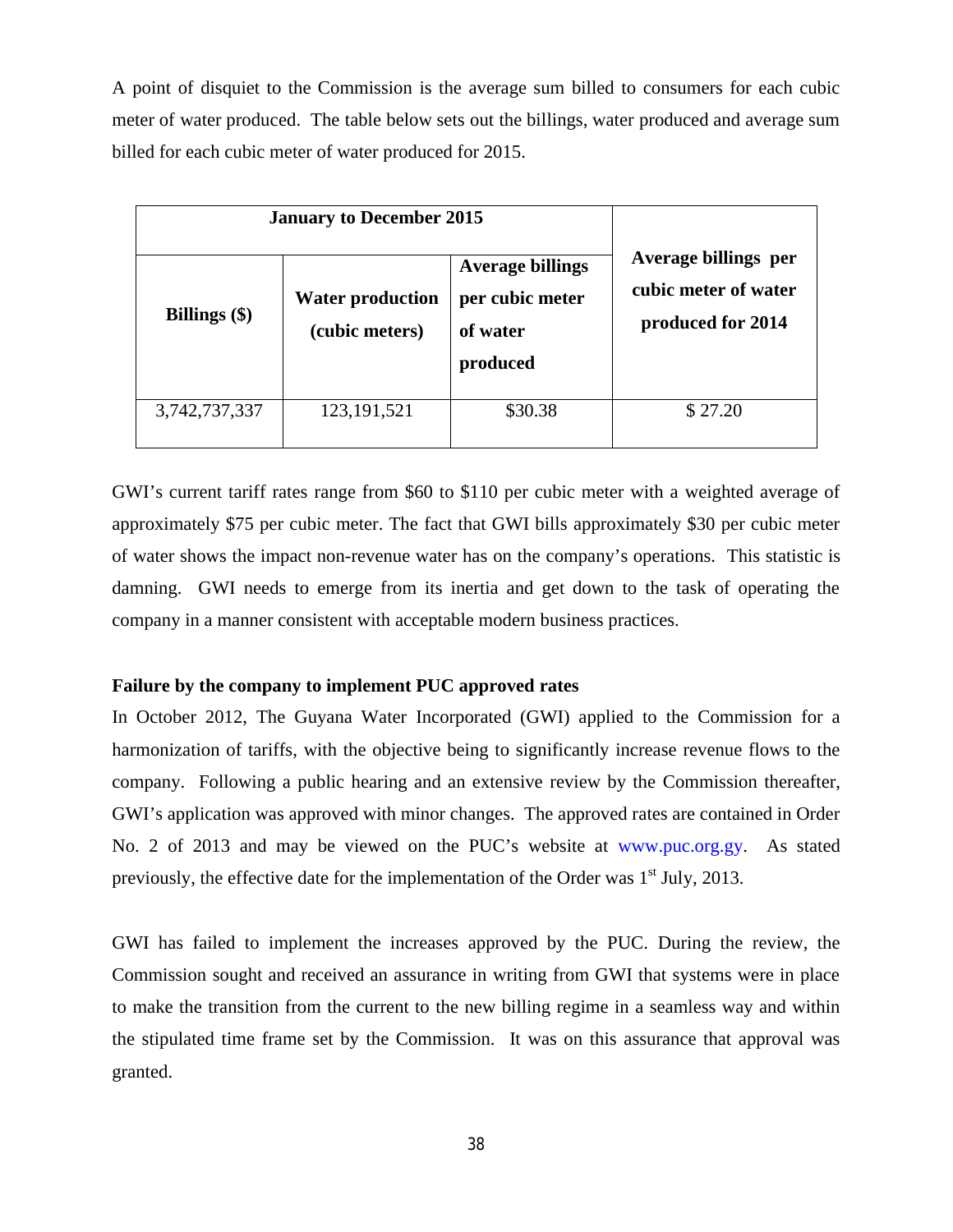The Commission wishes to express its disappointment over GWI's failure to implement the new rates. The company continues to be a charge on the state and the implementation of the rates would have considerably ameliorated the company's dependence on state funds to manage its operations. It is to be hoped that the company would work assiduously to overcome remaining obstacles and have the rates implemented. It must be noted that the tariffs charged by GWI are not the PUC's approved rates.

#### **Operating Results**

Based on GWI's Management Statement, GWI's billed sales and other income associated with its operations totalled approximately \$4.2 billion. Its operating expenses totalled approximately \$6.44 billion for 2015. Government's subvention for 2015 was approximately \$1.7 billion.

There are two major factors that contributed to the loss. The first is the level of the company's non-revenue water and the second the inability of the company to implement the Commission's approved tariff that should have been effective from the  $1<sup>st</sup>$  July 2013. Significant sustained and protracted losses will in time result in the company being unable to maintain the integrity of its capital infrastructure that in turn will result in a progressive deterioration of the company's quality of service and a greater dependence on state funding to sustain its operations.

#### **Collections**

GWI fails to collect its billings in a timely manner. GWI started the beginning of the financial year with receivables stated at \$1.9 billion and billed a further \$ 3.7 billion to December 2015; yet collected only \$3 billion in 2015. It raises the question of whether the opening debtors at the 1<sup>st</sup> January 2015 were fairly stated since the collections during the year would have been a mix of opening debtors and its 2015 billings that are stated at \$3.7 billion. Further, the inability to collect monies due, limits liquidity and by extension constrains the company from effectively funding programs that are likely to improve quality of service to consumers.

As inadequate collections are a perennial problem, it is suggested that the company reviews the structure of its Commercial Division and ensures that the Division is competently staffed so as to improve general efficiency and increase the level of its collections going forward.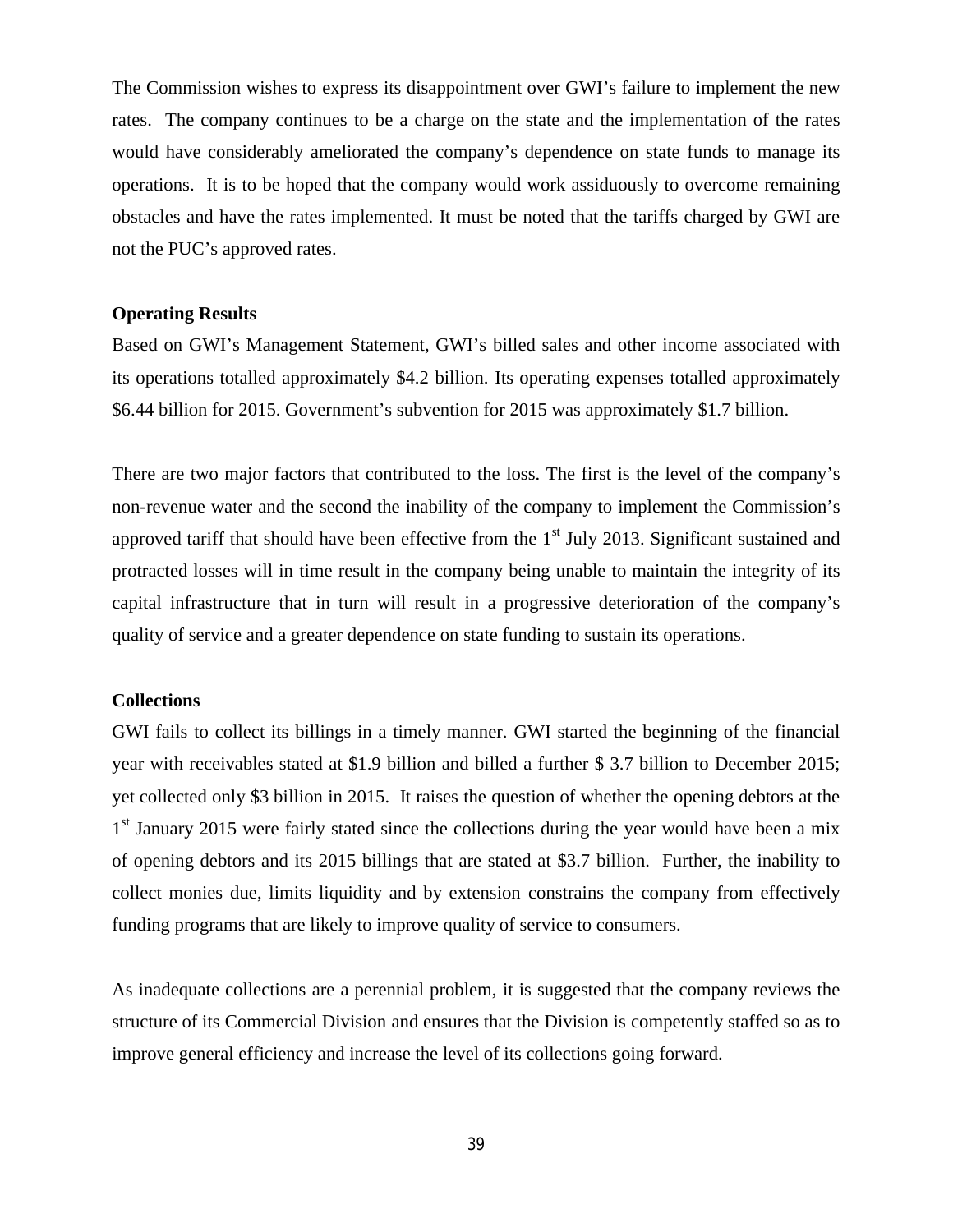#### **Impact of GWI's inefficiency on Stakeholders**

Utilities, by their very nature, are integral to the development of a nation and play a key role in human development. It follows therefore, that utilities should be efficiently managed so that its unit cost per service is close to optimal.

Over the years the deterioration of the nation's water service and in particular the suspect nature of its potable water and the unreliability of its service have forced consumers to purchase bottled water and to erect overhead tanks to accumulate water for continuous use.

These expenditures have no doubt placed an added financial burden on consumers taking away some of their disposable income that could have been better spent on alternatives that would have realized an incremental improvement in their quality of life.

#### **General**

Since 2003, GWI, in addition to subventions received from the Government of Guyana for operational activities has also been the recipient of funding from the Government and other International Donor Agencies for its capital expansion programs. The sum of these funding during this period is approximately \$26 billion. To the company's credit there have been improvements in the expansion of services and the company's quality of service is gradually improving. However, with an asset base of \$26 billion, GWI needs to begin to earn a return on its investment so as to maintain the integrity of its capital infrastructure going forward. GWI currently produces approximately 120 million cubic meters of water annually and with a successful non-revenue water program, GWI should be able to reduce this production to 100 million cubic meters and still satisfy the demand of its present consumer base. At this production level, GWI has the potential of earning a fair return on its investment at the PUC approved rate that is detailed in Order 2 of 2013. A concerted effort is required by the stakeholders to bring the company's current development plan and the tariff rates approved by the PUC in 2013 to fruition.